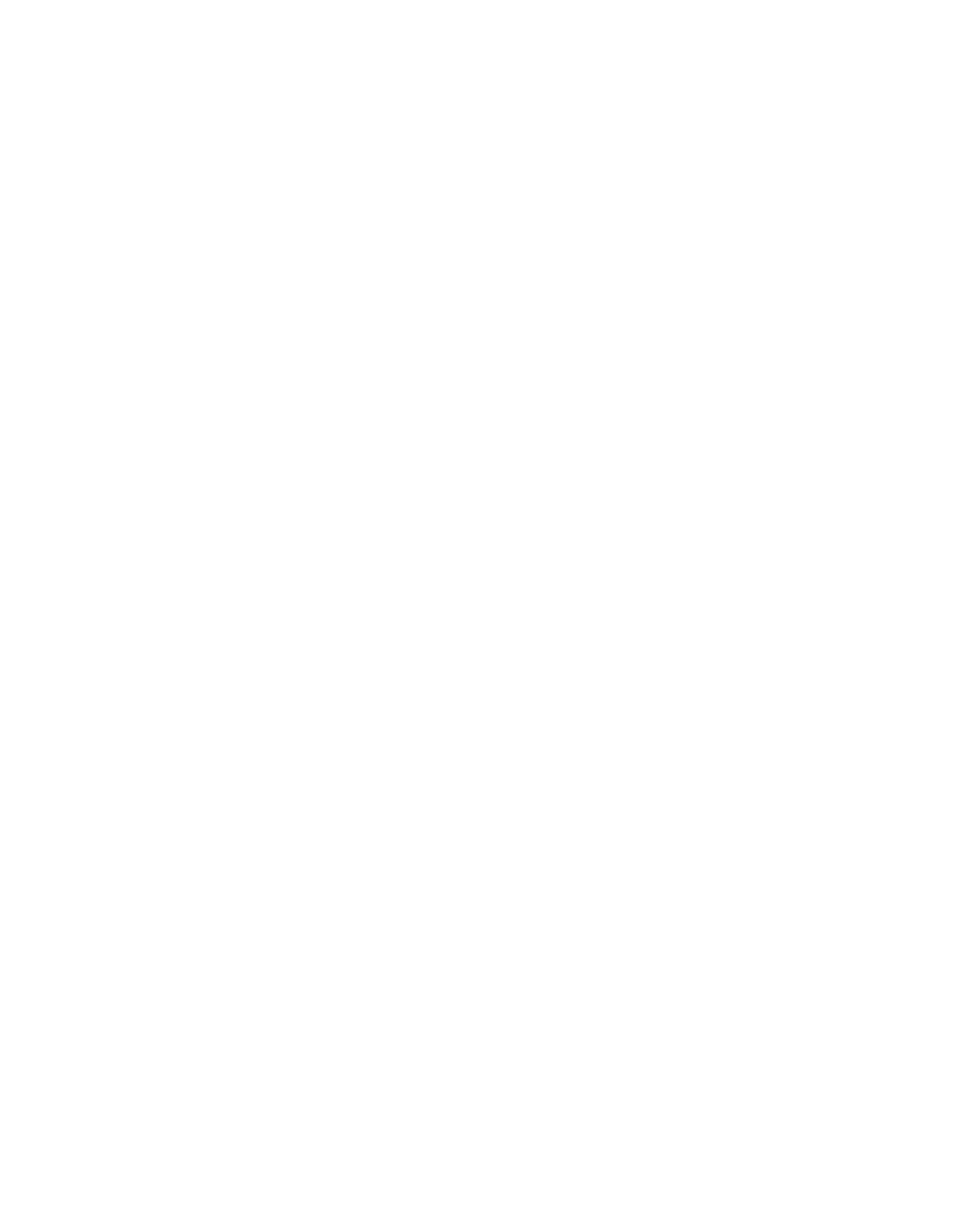#### **ACHIEVE 2022 Summer Program General Information Sheet**

#### **PROGRAM DATES/TIMES**

July 5, 2022 – August 11, 2022 **Special note: The program will close at 12:00 pm on August 11, 2022.**  Monday through Thursday P**lease make necessary arrangements to pick up students either at the** 8:30 am – 2:15 pm **program or at the designated pick-up/drop-off location.** 

#### **PROGRAM LOCATION**

Calvin Coolidge Elementary School 261 Robinson St. Binghamton, NY 13904

#### **COST OF PROGRAM 3 Ways to Pay**

**Medicaid Waiver:** For students who are currently enrolled in OPWDD Medicaid Waiver Program there is no out of pocket expense to the family, please contact your **Care Manager (CM)** to obtain the necessary documentation. For your convenience, a letter to CM is included in the application section of your packet, please fill it out and forward it to your CM.

**Self-Pay:** The tuition for each student in 2022 will be \$450.00. This will cover the entire six weeks of the program. Payment must be included with the application packet. Full applications and payment received before the application deadline of **May 20, 2022 will be discounted to \$400.00.** 

Payment Plan Option: pay \$100 at time of application submission with balance of \$350 due by July 1st or balance of only \$300 if paid in full by May 20th**.** 

Accepted methods of payment are Visa, Master Card, personal checks, cash and money orders. Arrangements to make a cash payment can be made. Please contact me at 607-231-5235 if you need to make a cash payment.

**ACHIEVE Scholarship Opportunity:** Some students may be eligible for financial assistance through ACHIEVE. **Income restrictions apply.** Scholarship spots are limited and will be awarded based on Individual need and receipt of completed application**.** To apply for this scholarship, you must fill out the ACHIEVE Summer Program Scholarship form and return to ACHIEVE along with a signature and proof of income.

**All Town of Union & City of Binghamton Students will be required to complete the** *CDBG Funded Public Service Program* **form along with a signature and proof of income and residency regardless of whether the student is applying for a grant. This is for demographic reporting purposes only, and all information will be kept confidential.** 

**REGISTRATION DEADLINE**: Applications, payment, and all required documentation must be submitted by **May 20, 2022**. \*If Physician's certificate is not obtained due to insurance restrictions, please submit all other documents and provide a date when it will be available. Space is limited; enrollment will be on a "first come first serve" basis. **Please mail completed application packets and payment to:**

> **ACHIEVE ATTN: Tami Stasko, Summer Program Coordinator 125 Culer Pond Road Binghamton, NY 13905**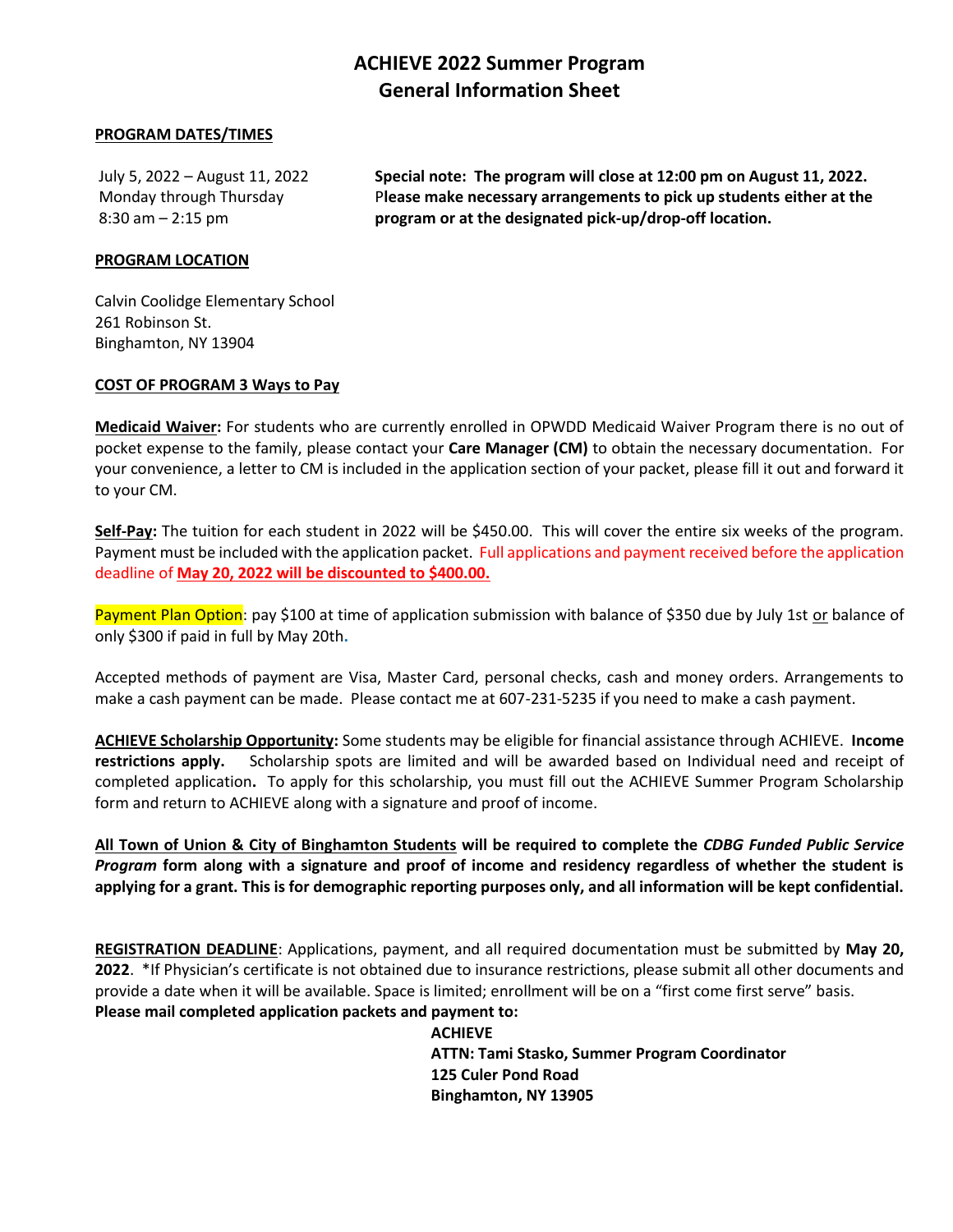#### **LUNCHES**

It is possible that we may be able to offer free lunches as was provided in past years, however, we are not able to make that determination at this time. Therefore, parents/guardians should be prepared to have a packed lunch each day for their student. Notifications will be sent as soon as a determination has been made.

#### **ACCEPTANCE NOTIFICATION**

Program acceptance letters and additional program details, including if we will be able to offer free lunches again this year will be mailed the week of June 15th**.**

#### **TRANSPORTATION**

Transportation may be provided by your home school district**. Pick up and drop off times will be determined at a later date and communicated through the local school districts**. ACHIEVE does not provide transportation to and from program, If your school district does not provide transportation you will be responsible. **Please direct transportation questions to your home School District.** 

#### **SUMMER WORK STUDY PROGRAM**

The Summer Work Study Program offers students (15-21 years of age) a unique opportunity to work an hour per day, learning valuable vocational skills they will need to transition out of school into employment. Additionally, 2 hours a week of curriculum time reinforces these skills. This successful program teaches them to; follow directions, team work, communication skills, responsibility, and much more, all while earning a paycheck! Space is limited.If you would like your student to be considered for this program please indicate by placing and "X" in the YES box on **page 2** of the Student Application.

#### **Individualized Education Plan (IEP) or 504**

For a student to attend Summer Program they must have a current IEP or 504. Your packet includes an Academic Sheet, (Section Three), **Please sign the top of the form and give it to your child's teacher to be completed.** Attach the IEP or 504 to the form and return it to ACHIEVE. Students graduating in 2022 are still eligible to attend ACHIEVE Summer Program.

#### **Physician's Certificate and PPD MANTOUX TEST**

Arrangements should be made with your physician's office for your student to have a PPD Mantoux test as well as a follow up appointment with your physician to have the test read. The Summer Program medical staff must review the Physician's Certificate form (Section 4) before a student is accepted for the Summer Program. **Again this year;**  Students who have attended ACHIEVE's Summer Program for **TWO consecutive years,** will not be required to have a PPD test this year. The Physician's Certificate form must still be completed.

#### **Communication**

Parents can download the Remind App on their phone or tablet to get reminders from counselors as well as communicate directly with the Head Counselors.

#### **Looking forward to a great summer!**

NYSARC, Inc. Broome-Chenango-Tioga County Chapter 125 Cutler Pond Road Binghamton, NY 13905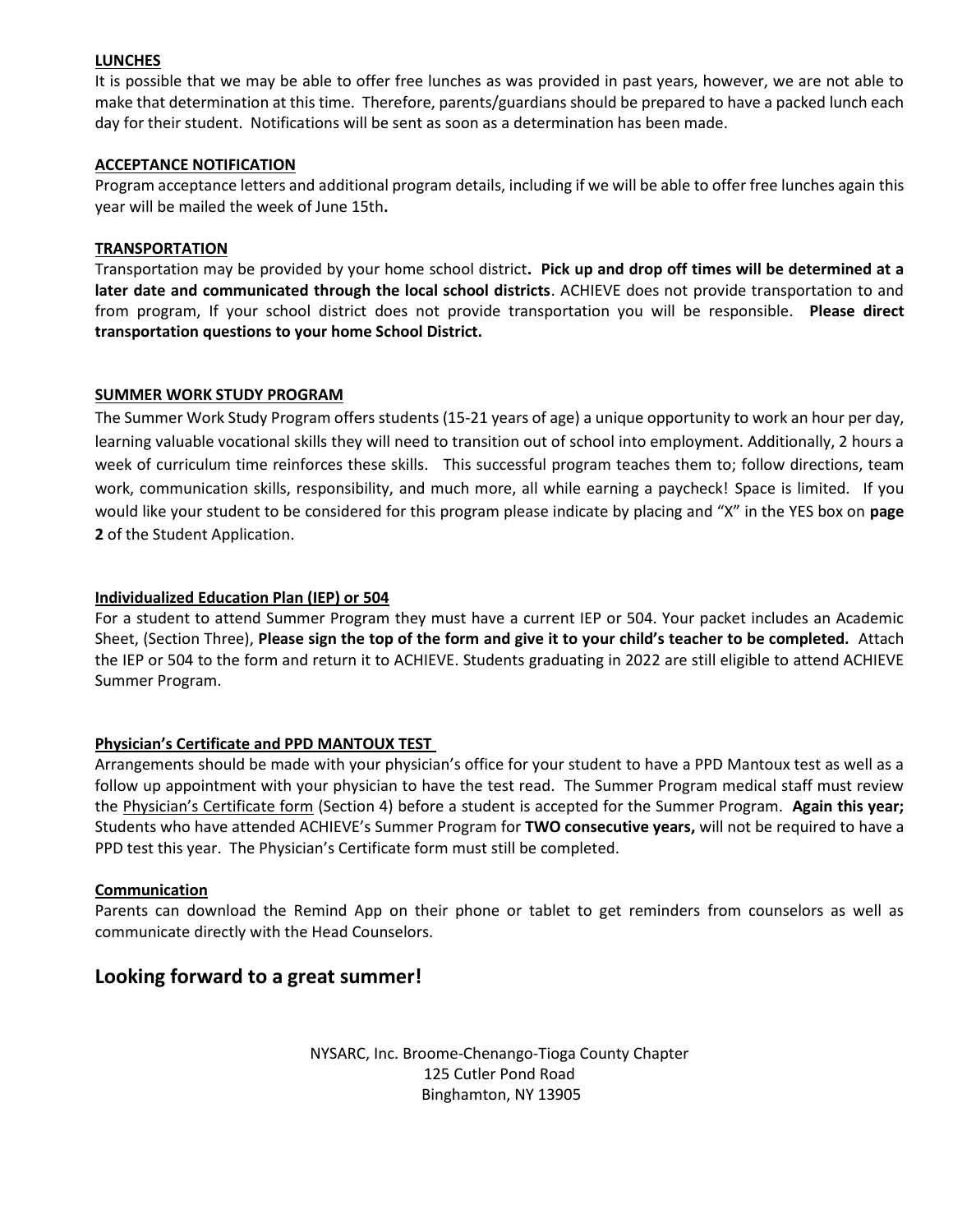### SECTION ONE **(Keep for your records)**

# ACHIEVE 2022 SUMMER PROGRAM APPLICATION PACKET

- 1. General Information Sheet
- 2. Student Code of Conduct
- 3. Policies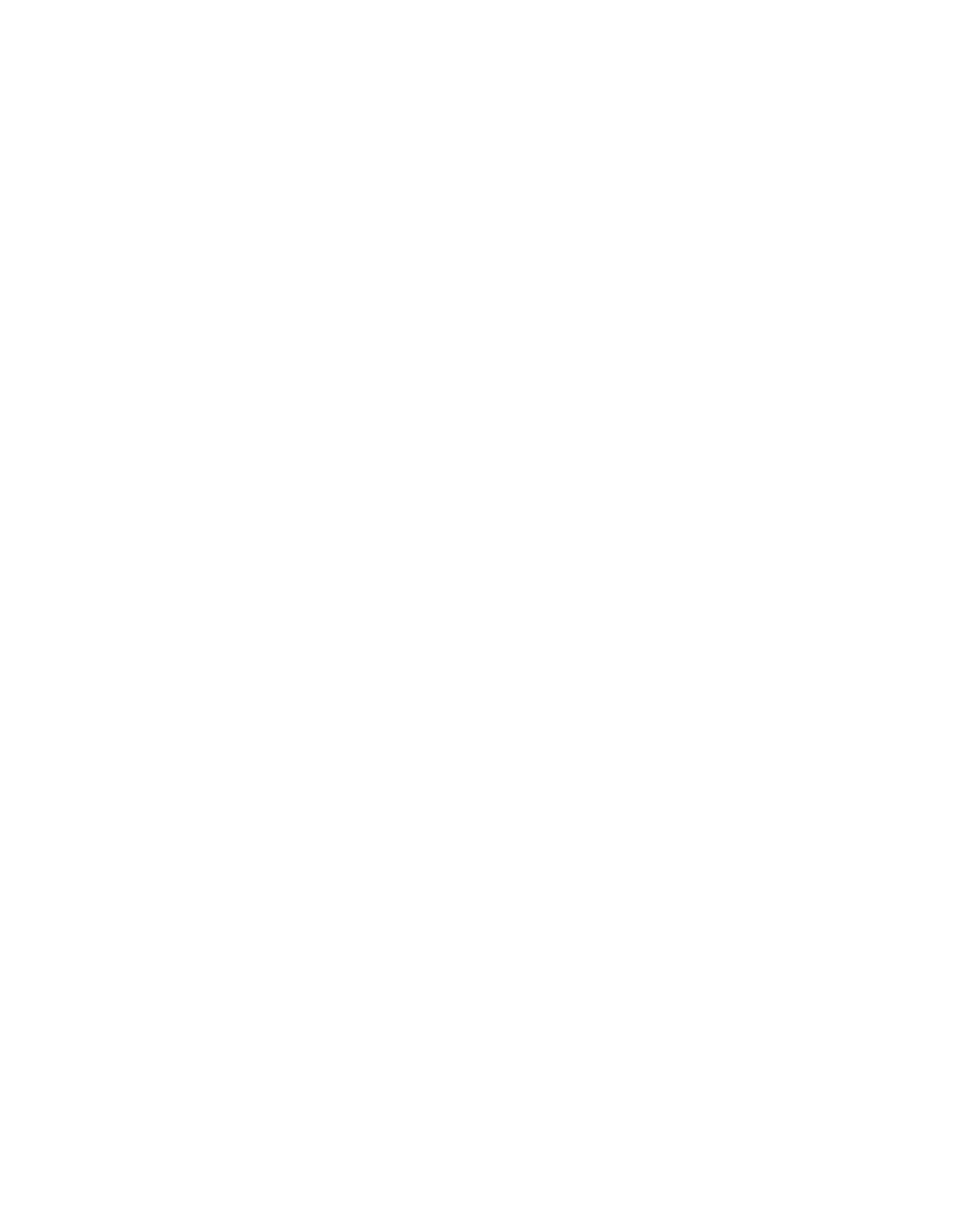### **ACHIEVE Summer Program Participant Code of Conduct**

**It is the goal of ACHIEVE Summer Program to provide your child with a memorable fun-filled summer while maintaining the skills they learned through their school year, in a safe and respectful environment. We recognize that harassment; bullying and bad behavior of others can be a detriment to these goals. Please review the following with your student.** 

#### Each Student at ACHIEVE Summer Program will:

- Be polite and respectful of everyone, including students, counselors, staff and visitors.
- Not use profanity or insult others.
- Bring a positive attitude to program every day.
- Keep hands, feet, and objects to myself and never intentionally harm another student or counselor.
- Not Bully, witnessing another student being bullied must be reported to a counselor.
- Not Cyber-Bully another student through social medial. Cyberbullying is the use of cell phones or other devices to send or post emails, text messages or images intended to harass another person.
- Follow my individual Counselor's instructions, class rules and expectations at all times.
- Not litter, steal, damage property or make false 911 calls.
- Only use cell phones and other electronic devices during times designated by my counselor.
- Be encouraging and supportive of my fellow students and never tear them down.
- Participate to the best of my ability in all Summer Program activities.
- Follow COVID 19 safety guidelines, including, but not limited to: social distancing when eating, wearing a face covering unless medically unable to tolerate.

#### **(Continued on Reverse Side)**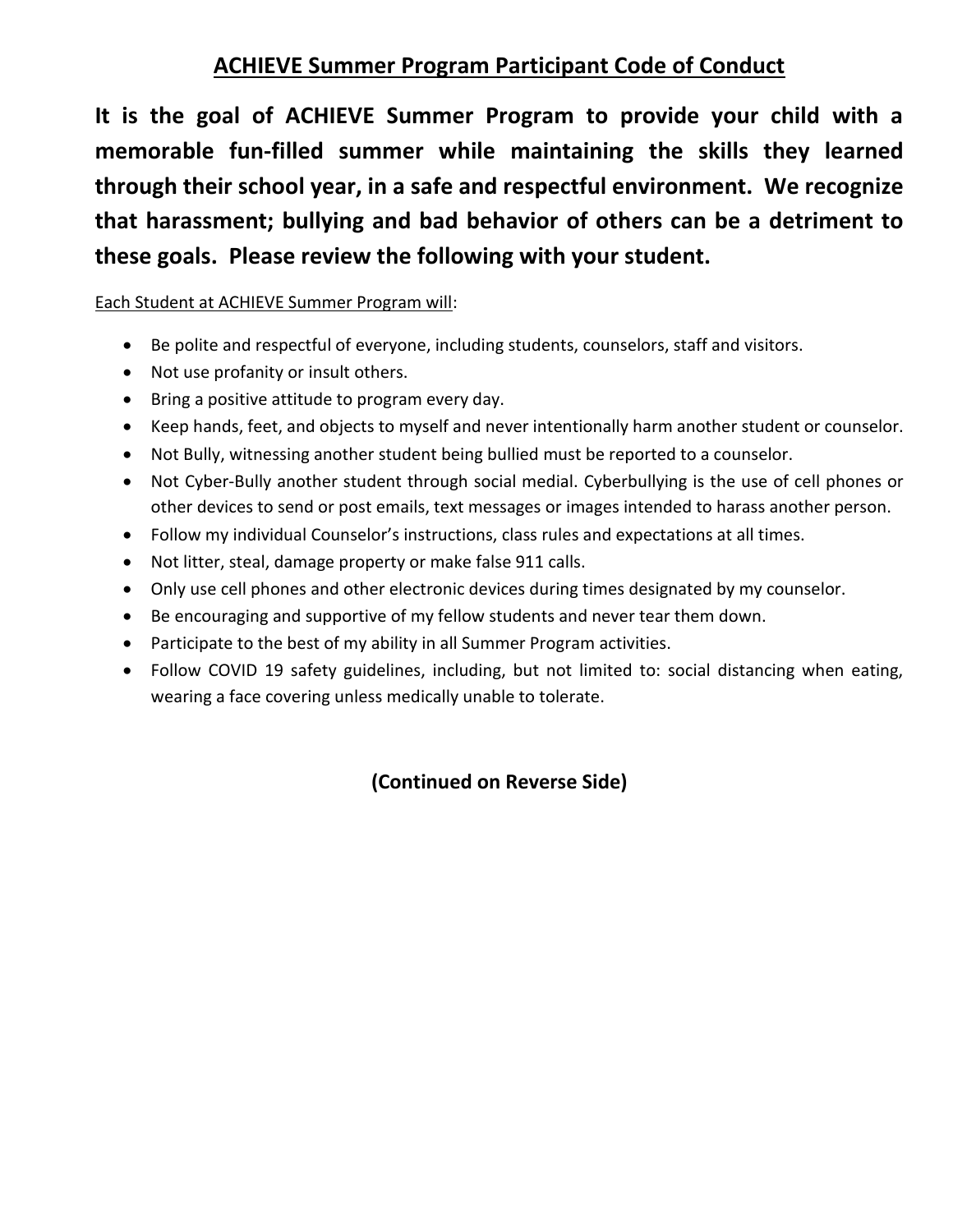Failure to follow the code of conduct could result in disciplinary actions, including: a letter of warning sent home, a phone call for pickup from program, suspension from the program and possible removal from the program. The discipline will depend on severity of the action(s) and the frequency that they occur.

**I recognize that ACHIEVE Summer Program is held at Binghamton City School District. We are guests at their facility. It is their right to suspend a student should they steal, damage property, or make false 911 calls.**

**Your signature on the acknowledgement page of your application (Page 6), attesting you have read and understand this code of conduct, and reviewed it with your student is required for acceptance to Summer Program.**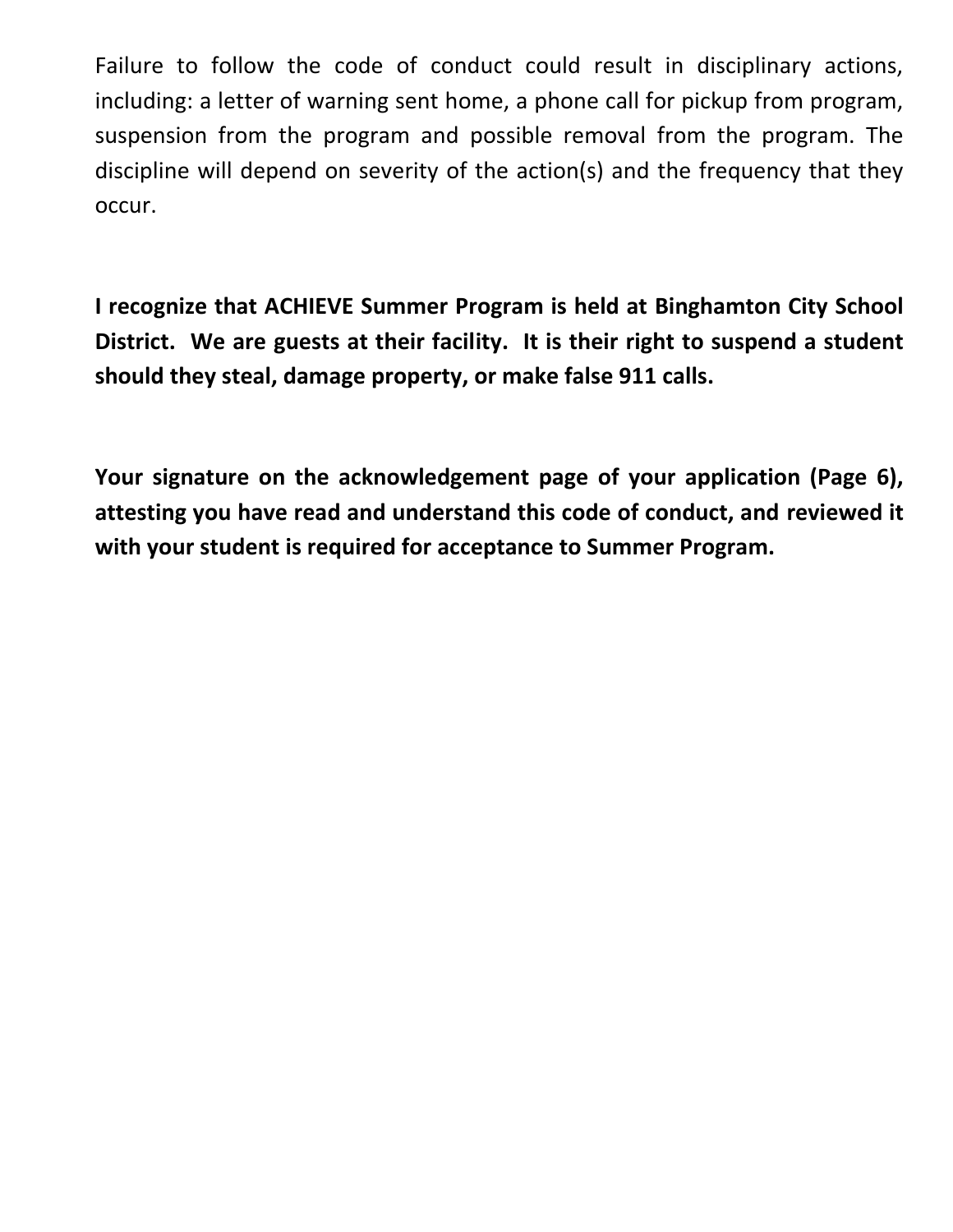Individual Rights and Freedom from Abuse, Neglect and Mistreatment



Achieve strives to enhance the quality of life of the individuals that we serve through advocacy, inclusion, integration and increased independence.

It is essential to our mission that we protect the rights of the individuals we serve and provide them with a safe environment free from abuse, neglect and mistreatment.

Individuals receiving services are entitled to the same civil and legal rights as all other people, these rights include but are not limited to

- 1. The right to a safe and sanitary environment.
- 2. Freedom from physical or psychological abuse.
- 3. Freedom from unnecessary use of mechanical or physical restraint.
- 4. Freedom from unnecessary or excessive medication.
- 5. Protection from commercial or other exploitation.
- 6. Confidentially with regard to all information contained in the personal record.
- 7. A written individualized plan of services that fosters social interaction with the community and enables the individual to live as independently as possible.
- 8. The opportunity to participate in the development or modification of the individualized plan of services.
- 9. The opportunity to object to any part of an individualized plan of services.
- 10. Access to appropriate and humane health care and, to the extent possible, the ability to have input in their healthcare plan and make decisions regarding their own care.
- 11. The opportunity to vote and participate in civic activities.
- 12. The right to observe and participate in the religion of his or his choice.
- 13. A reasonable degree of privacy in personal areas of the house.
- 14. The opportunity to request an alternative residential setting.
- 15. The ability to express grievances, concerns or suggestions to the chief executive officer of the facility.
- 16. The opportunity to have visitors and to have privacy when visited.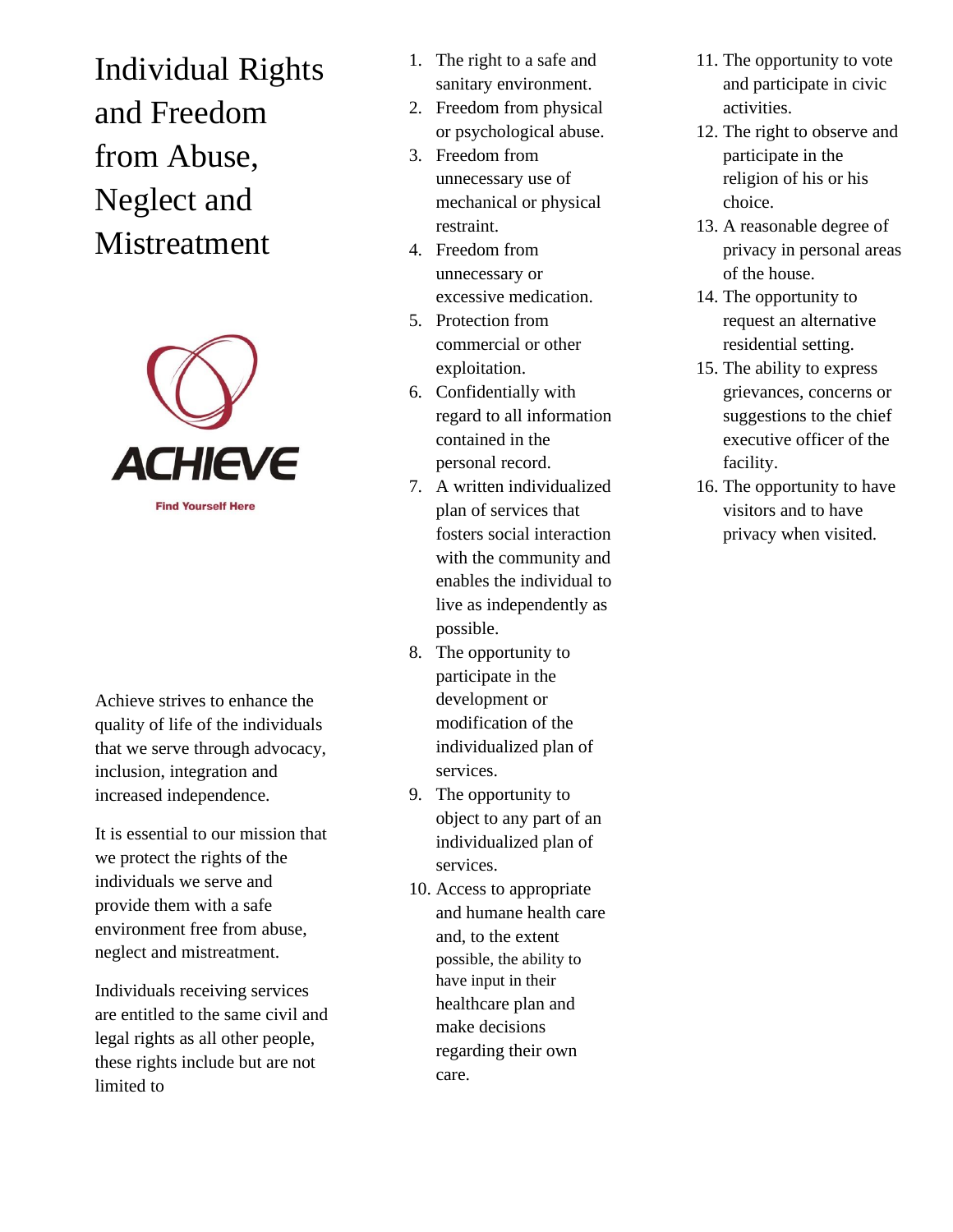#### **Abuse and Neglect can be broken down into the following categories.**

#### **Physical Abuse**

Intentional contact (hitting, kicking, shoving, etc.) corporal punishment, injury which cannot be explained and is suspicious due to extent or location, the number of injuries at one time, or the frequency over time

#### **Psychological Abuse**

Taunting, name calling, using threatening words or gestures

#### **Sexual Abuse**

Inappropriate touching, indecent exposure, sexual assault, taking or distributing sexually explicit pictures, voyeurism or other sexual exploitation. All sexual contact between a Custodian and a service recipient is sexual abuse, unless the Custodian is also a person receiving services

#### **Neglect**

Failure to provide supervision, or adequate food, clothing, shelter, health care; or access to an educational entitlement

#### **Deliberate misuse of restraint or seclusion**

Use of these interventions with excessive force, as a punishment or for the convenience of staff **Controlled Substances**

Using, administering or providing any controlled substance contrary to law

#### **Aversive conditioning**

Unpleasant physical stimulus used to modify behavior without person-specific legal authorization **Obstruction**

Interfering with the discovery, reporting or investigation of abuse / neglect, falsifying records or intentionally making false statements

**Rights restrictions:** There are times when interventions are put into place that restrict or modify individual's restriction is necessary to protect the health or safety of an individual rights. This is only done

when less intrusive approaches have been tried and were not successful or when the.

When rights restrictions are in place the following must be met

- 1. Positive and less intrusive approaches must be identified in the Individuals Behavior Plan.
- 2. Restrictions are subject to the individual's informed consent or that of an authorized surrogate.
- 3. Rights modifications are reviewed periodically for effectiveness and necessity and phased out as soon as it is determined that they are no longer necessary.
- 4.

If you feel that your rights or the rights of an individual you care for have been violated or unnecessarily restricted or that you or someone you care for has been the victim of abuse or neglect.

Call the ACHIEVE corporate compliance line at 607.723.8361 Select #8You can make a report 24/7 365 days a year to the New York State Justice Center by calling 1-855-373-2122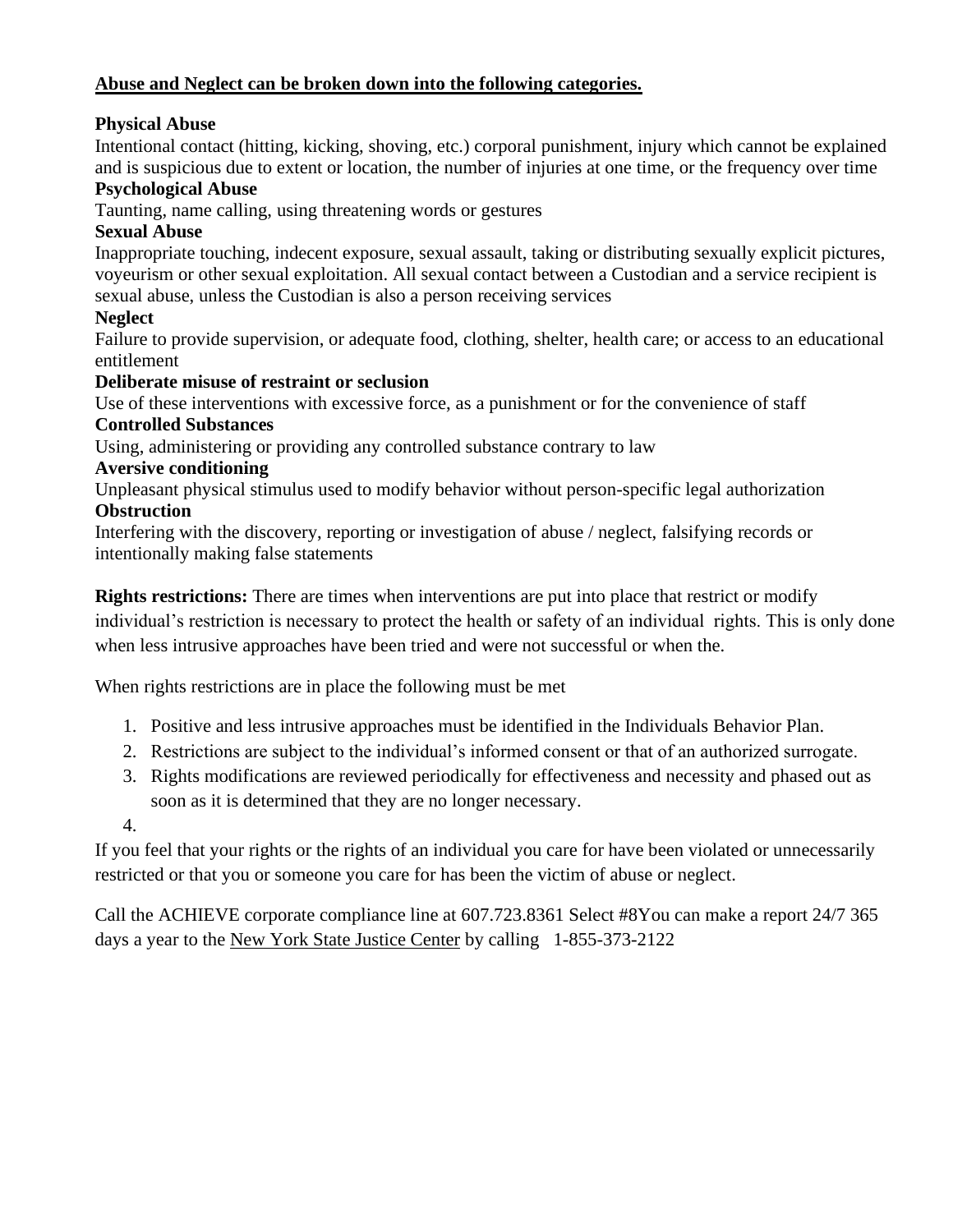#### **ACHIEVE NOTICE OF PRIVACY PRACTICES**

**This notice describes the privacy practices of NYSARC, Inc, Broome-Tioga County Chapter, dba ACHIEVE (Organization) and the privacy rights of the people we serve. It will describe how information about you may be used and disclosed and how you can get access to this information.**

**The Health Insurance Portability and Accountability Act (HIPAA) Privacy rule DOES NOT CHANGE the way you get services from the Organization, or the privacy rights you have always had under New York State Mental Hygiene Law. The Privacy rule adds some details about how you can exercise your rights.**

#### **PLEASE REVIEW THIS NOTICE CAREFULLY.**

This notice is effective as of \_December 1, 2013\_\_\_\_\_

#### **Our Privacy Commitment to You:**

The Organization provides many different services to you. We understand that information about you and your family is personal. We are committed to protecting your privacy and sharing information only with those who need to know and are allowed to see the information to assure quality services for you. The Organization is required by law to maintain the privacy of your health information and to provide you with notice of its legal duties and privacy practices with respect to your health information. This notice tells you how the Organization uses and discloses information about you. It describes your rights and what the Organization's responsibilities are concerning information about you. When we use the word "you" in this Notice, we also mean your personal representative. Depending on your circumstances and in accordance with state law, this may mean your guardian, your health care proxy, or your involved parent, spouse, or involved adult family member.

If you have questions about any part of this notice or if you want more information about the privacy practices at the Organization, please contact:

> Julye L. Bush, Corporate Compliance Officer*, Privacy Officer Address: 125 Cutler Pond Rd, Binghamton, NY. 13905 Phone: Corporate Compliance Hotline (607) 723-8361, Select #8 E-mail: jbush@achieveny.org*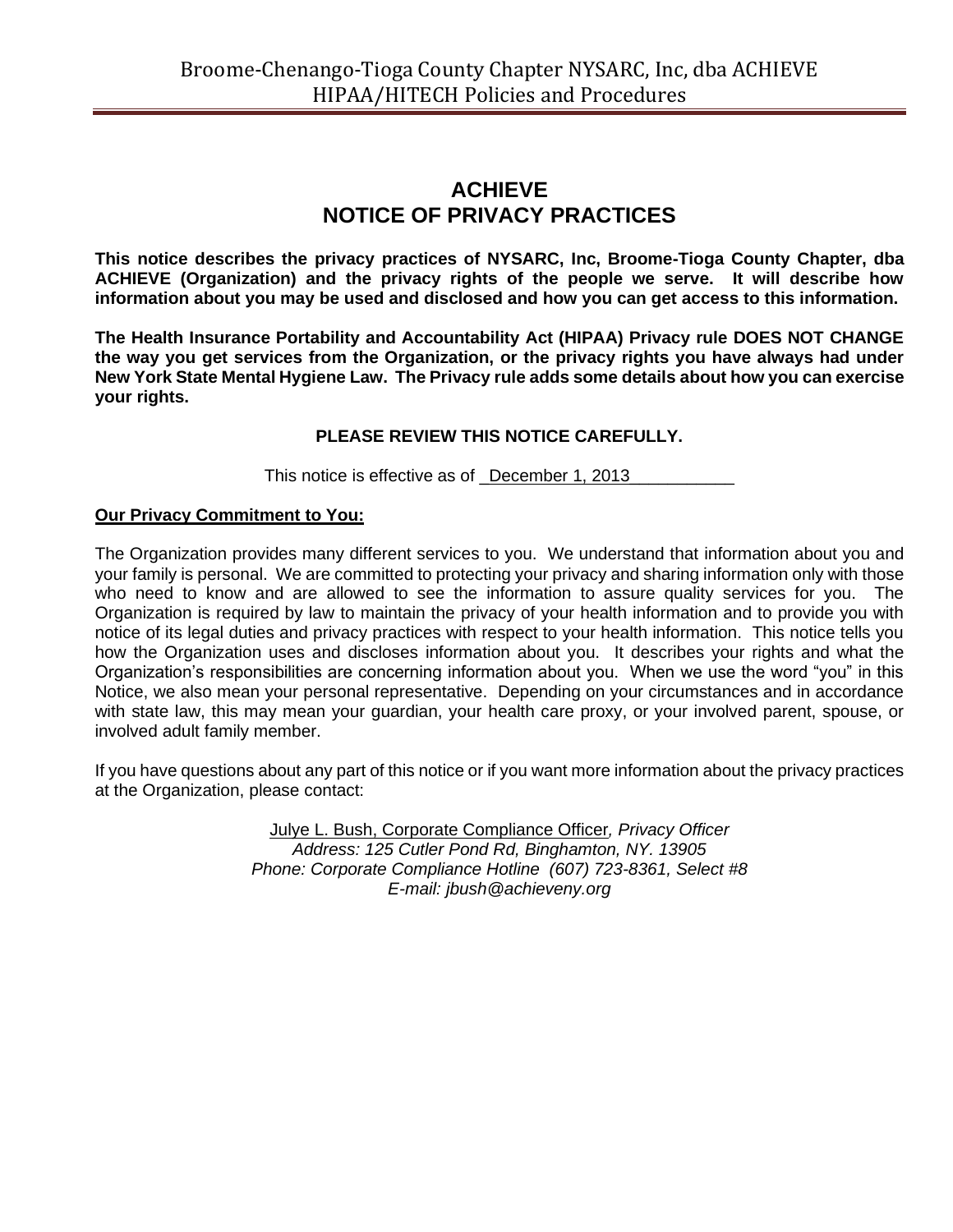#### **Who will follow this Notice:**

All people who work for the Organization will follow this notice. This includes employees, persons the Organization contracts with who are authorized to enter information in your record or need to review your record to provide services to you, and volunteers who the Organization allows to assist you.

#### **What information is protected:**

All information that we create or keep that relates to your health or care and treatment, including but not limited to your name, address, birth date, social security number, your medical information, your service or treatment plan, and other information (including photographs or other images) about your care in our programs, is considered protected information. In this Notice, we refer to protected information as protected health information or "PHI". We create and collect information about you and we keep a record of the care and services you receive though this agency. The information about you is kept in a record; it may be in the form of paper documents in a chart or on a computer. We refer to the information that we create, collect, and keep as a "record" in this Notice.

#### **Your Health Information Rights:**

Unless otherwise required by law, your record is the physical property of the Organization, but the information in it belongs to you and you have the right to have your information kept confidential. You have the following rights concerning your PHI:

- You have a right to see or inspect your PHI and obtain a copy of the information. Some exceptions apply, such as information compiled for use in court or administration proceedings. NOTE: The Organization requires you to make your request for records in writing to the Privacy Officer. You may request copies in paper format or in an electronic form such as a CD, portable device, or memory stick. In some instances, the Agency may charge you for copies.
- If we deny your request to see your information, you have the right to request a review of that denial. The CEO/designee will appoint a licensed health care professional to review the record and decide if you may have access to the record.
- You have the right to ask the Organization to change or amend information that you believe is incorrect or incomplete. We may deny your request in some cases, for example, if the record was not created by the Organization or if after reviewing your request, we believe the record is accurate and complete.
- You have the right to request a list of the disclosures that the Organization has made of your PHI. The list, however, does not include certain disclosures, such as those made for treatment, payment, and health care operations, or disclosures made to you or made to others with your permission.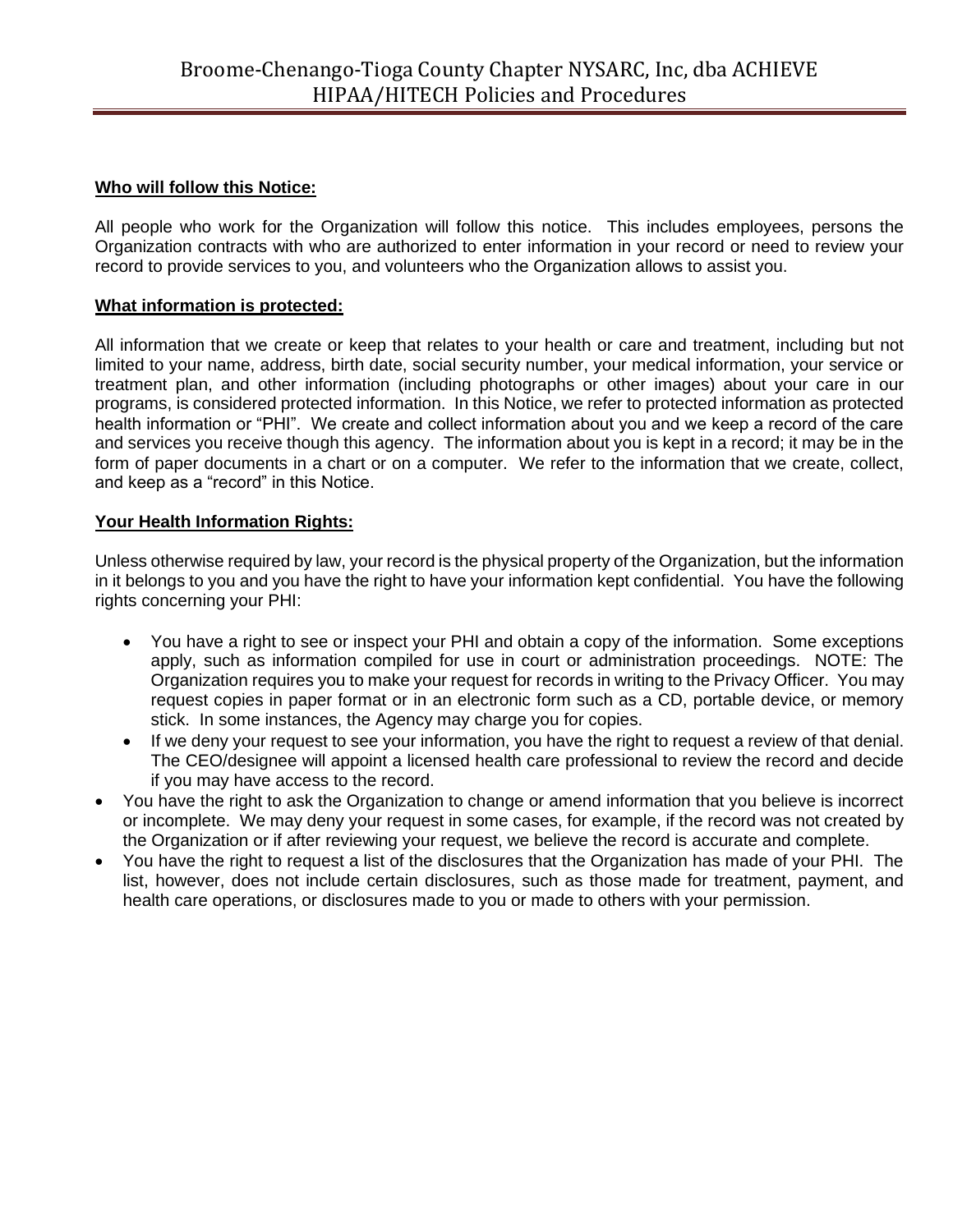- have the right to request a restriction on uses or disclosures of your health information related to treatment, payment, health care operations, and disclosures to involved family. The Organization, however, is not required to agree to your request.
- You have the right to request that the Organization communicates with you in a way that will help keep your information confidential. You may request alternate ways of communication with you or request that You communications are forwarded to alternative locations.
- You will be notified if there is a breach of unsecured PHI containing your information; we are required by federal law to provide notification to you.
- To request access to your clinical information or to request any of the rights listed here, you may contact:

#### Julye L. Bush, Corporate Compliance Officer, Privacy Officer Address: 125 Cutler Pond Rd, Binghamton, NY. 13905 Phone: Confidential Hotline – (607) 723-8361, Select #8 E-mail: jbush@achieveny.org

We will require you to submit your requests in writing to the Privacy Officer.

#### *NOTE: Other regulations may restrict access to HIV/AIDS information and federally protected drug and alcohol information. See any special authorizations or consent forms that will specify what information may be released and when, or contact the Privacy Officer listed above.*

#### **Our Responsibilities to You:**

We are required to:

- Maintain the privacy of your information in accordance with federal and state laws.
- Give you this Notice that tells you how we will keep your information private.
- Tell you if we are unable to agree to a limit on the use or disclosure that you request.
- Carry out reasonable requests to communicate information to you by special means or at other locations.
- Get your written permission to use or disclose your information except for the reasons explained in this notice.
- We have the right to change our practices regarding the information we keep. If practices are changed, we will tell you by giving you a new notice. Notices will be posted on our website: \_www.achieveny.org\_\_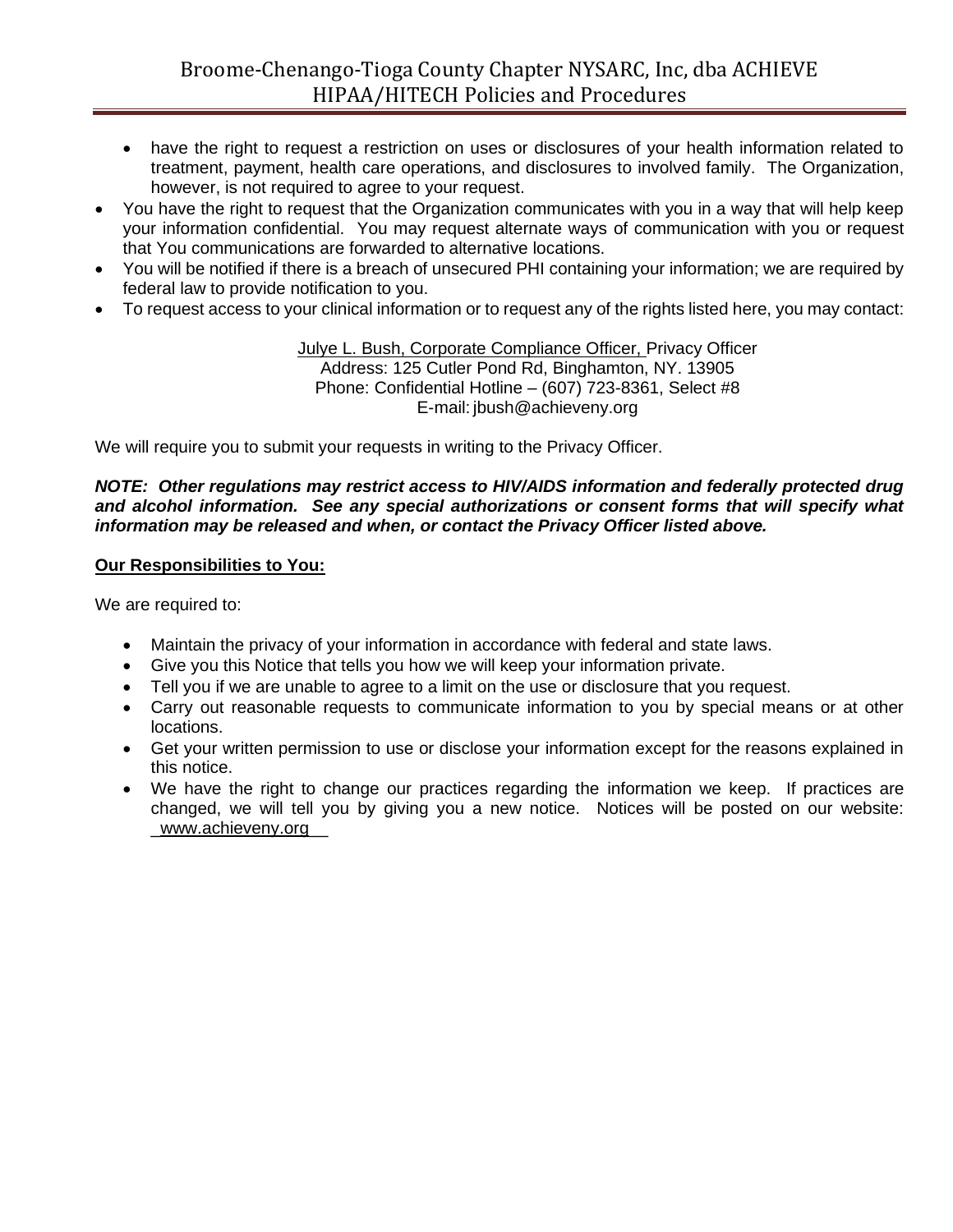#### **How Organization Uses and Discloses Your Health Information:**

The Organization may use and disclose information without your permission for the purposes described below. For each of the categories of uses and disclosures, we explain what we mean and offer an example. Not every use or disclosure is described, but all of the ways we will use or disclose information will fall within these categories.

- **Treatment:** The Organization will use your information to provide you with treatment and services. We may disclose information to doctors, nurses, psychologists, social workers, and other Organization personnel, volunteers, or interns who are involved in providing your care. For example, involved staff may discuss your information to develop and carry out your treatment or service plan and other Organization staff may share your information to coordinate different services you need, such as medical tests, respite care, transportation, etc. We may also need to disclose your information to other providers outside of the Organization who are responsible for providing you with services.
- **Payment:** The Organization will use your information so that we can bill and collect payment from you, a third party, an insurance company, Medicare or Medicaid, or other government agencies. For example, we may need to provide your health care insurer with information about the services you received in our agency or through one of our programs so they will pay us for the services. In addition, we may disclose your information to receive prior approval for payment for services you may need.
- **Health Care Operations:** The Organization will use clinical information for administrative operations. These uses and disclosures are necessary to operate Organization programs and to make sure all individuals receive appropriate, quality care. For example, we may use information for quality improvement to review our treatment and services and to evaluate the performance of our staff in serving you.

We may also disclose information to clinicians and other personnel for on-the-job training. We will share your health information with other Organization staff for the purposes of obtaining legal services from our attorneys, conducting fiscal audits, and for fraud and abuse detection and compliance through our Compliance Program. We may also disclose information to our business partners who need access to the information to perform administrative or professional services on our behalf.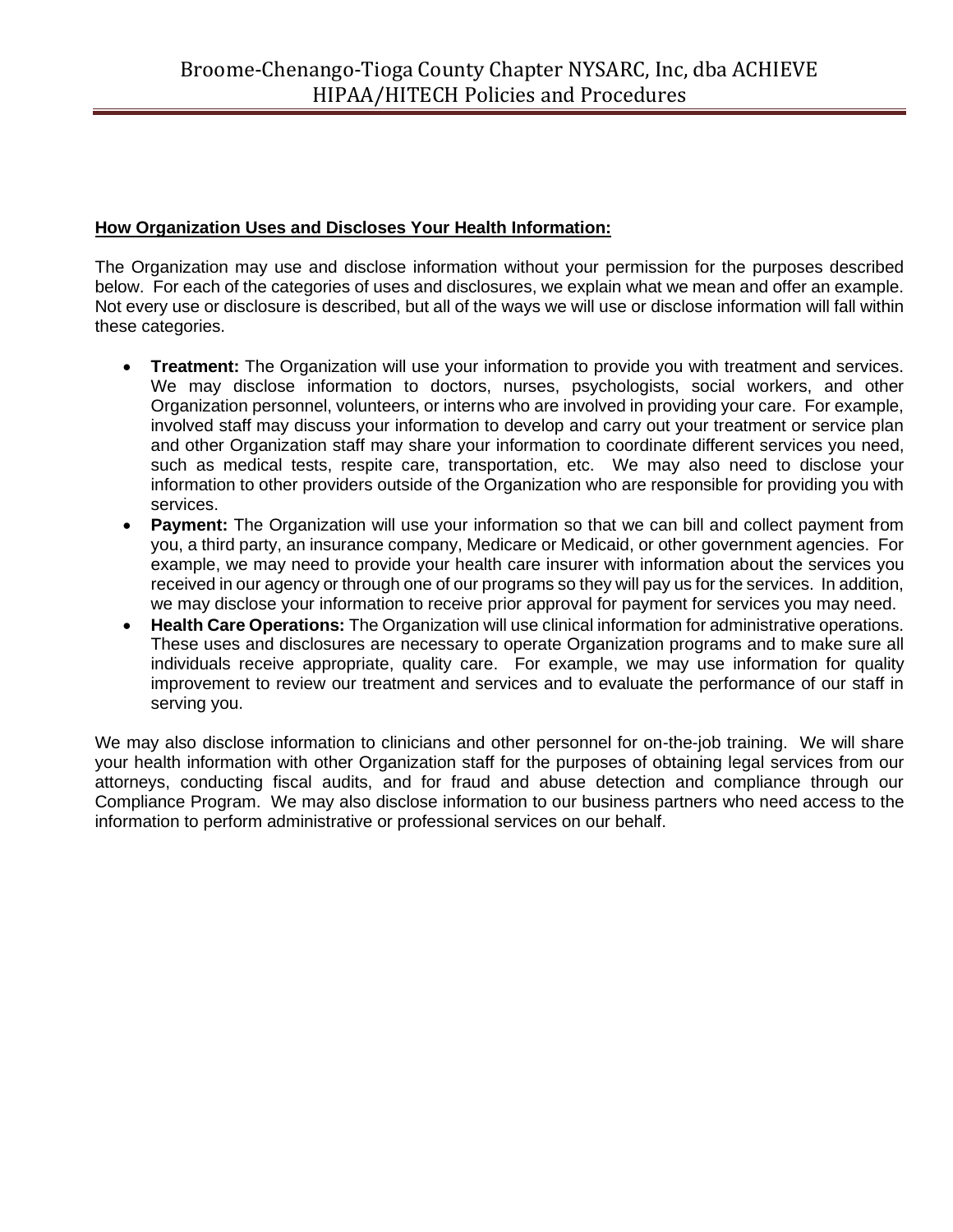#### **Other Uses and Disclosures that Do Not Require your Permission:**

In addition to treatment, payment, and health care operations, the Organization will use your information without your permission for the following reasons:

- When we are **required to do so by federal or state law**.
- For **public health reasons**, including prevention and control of disease, injury or disability, reporting births and deaths, reporting child abuse or neglect, reporting reactions to medication or problems with products, and to notify people who may have been exposed to a disease or are at risk of spreading the disease.
- To report **domestic violence and adult abuse or neglect** to government authorities if necessary to prevent serious harm.
- For **health oversight activities**, including audits, investigations, surveys and inspections, and licensure. These activities are necessary for government to monitor the health care system, government programs, and compliance with civil rights laws. Health oversight activities do not include investigations that are not related to the receipt of health care or receipt of government benefits in which you are the subject.
- For **judicial and administrative proceedings**, including hearings and disputes. If you are involved in a court or administrative proceeding we will disclose information if the judge or presiding officer orders us to share the information.
- For **law enforcement purposes**, in response to a court order or subpoena, to report a possible crime, to identify a suspect or witness or missing person, to provide identifying data in connection with a criminal investigation, and to the district attorney in furtherance of a criminal investigation of client abuse.
- Upon your death, to **coroners or medical examiners** for identification purposes or to determine cause of death, and to **funeral directors** to allow them to carry out their duties.
- To organ procurement organizations to accomplish cadaver, eye, tissue, or **organ donations** in compliance with state law.
- For **research** purposes when you have agreed to participate in the research and the Privacy Oversight Committee has approved the use of the clinical information for the research purposes.
- To **prevent or lessen a serious and imminent threat** to your health and safety or someone else's.
- To authorized federal officials for intelligence and other **national security** activities authorized by law or to provide **protective services to the President** and other officials.
- To **correctional institutions** or **law enforcement officials** if you are an inmate and the information is necessary to provide you with health care, protect your health and safety or that of others, or for the safety of the correctional institution.
- To **governmental agencies that administer public benefits** if necessary to coordinate the covered functions of the programs.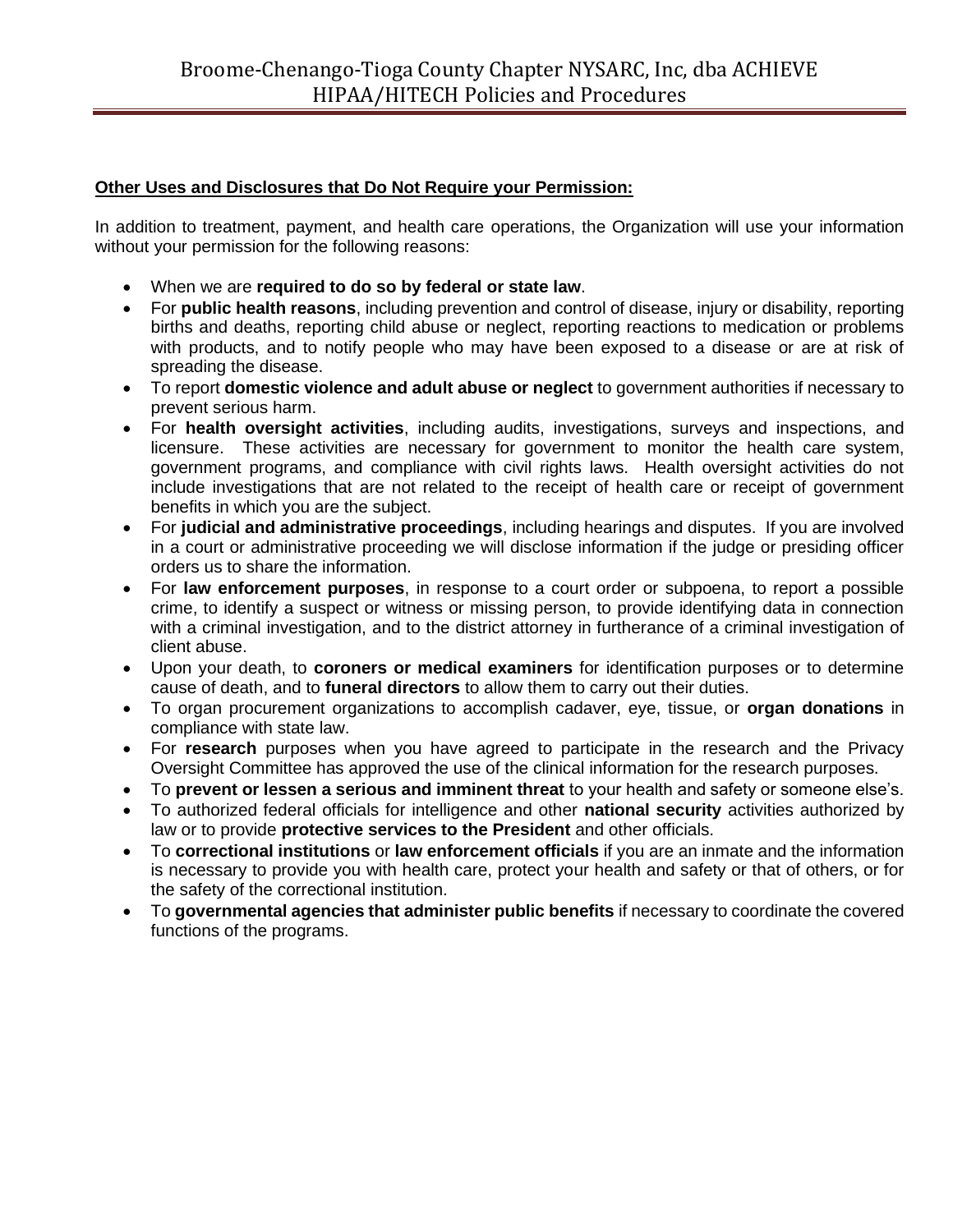#### **Uses and Disclosures that Require Your Agreement:**

The Organization may disclose information to the following persons if we tell you we are going to use or disclose it and you agree or do not object:

- To **family members and personal representatives** who are involved in your care if the information is relevant to their involvement and to notify them of your condition and location.
- To **disaster relief organizations** that need to notify your family about your condition and location should a disaster occur.
- For **fundraising** purposes, we may disclose information to a charitable program that assists us in fundraising with your permission. You have the right to refuse or opt out if you previously agreed to communications regarding fundraising.
- For marketing of health- related services, we will not use your health information for marketing communications without your permission.

#### **Authorization Required For All Other Uses and Disclosures:**

• For all other types of uses and disclosures not described in this Notice, Organization will use or disclose information only with a written authorization signed by you that states who may receive the information, what information is to be shared, the purpose of the use or disclosure and an expiration for the authorization. Written authorizations are always required for use and disclosure for marketing purposes, such as agency newsletters and press releases.

**Note**: If you cannot give permission due to an emergency, the Organization may release information in your best interest. We must tell you as soon possible after releasing the information.

You may revoke your authorization at any time. If you revoke your authorization in writing we will no longer use or disclose your information for the reasons stated in your authorization. We cannot, however, take back disclosures we made before you revoked and we must retain information that indicates the services we have provided to you.

#### **Changes to this Notice:**

**We reserve the right to change this Notice**. We reserve the right to make changes to terms described in this Notice and to make the new notice terms effective to all information that the Organization maintains. We will post the new notice with the effective date on our website at www.achieveny.org and in our facilities. In addition, we will offer you a copy of the revised notice at your next scheduled service planning meeting.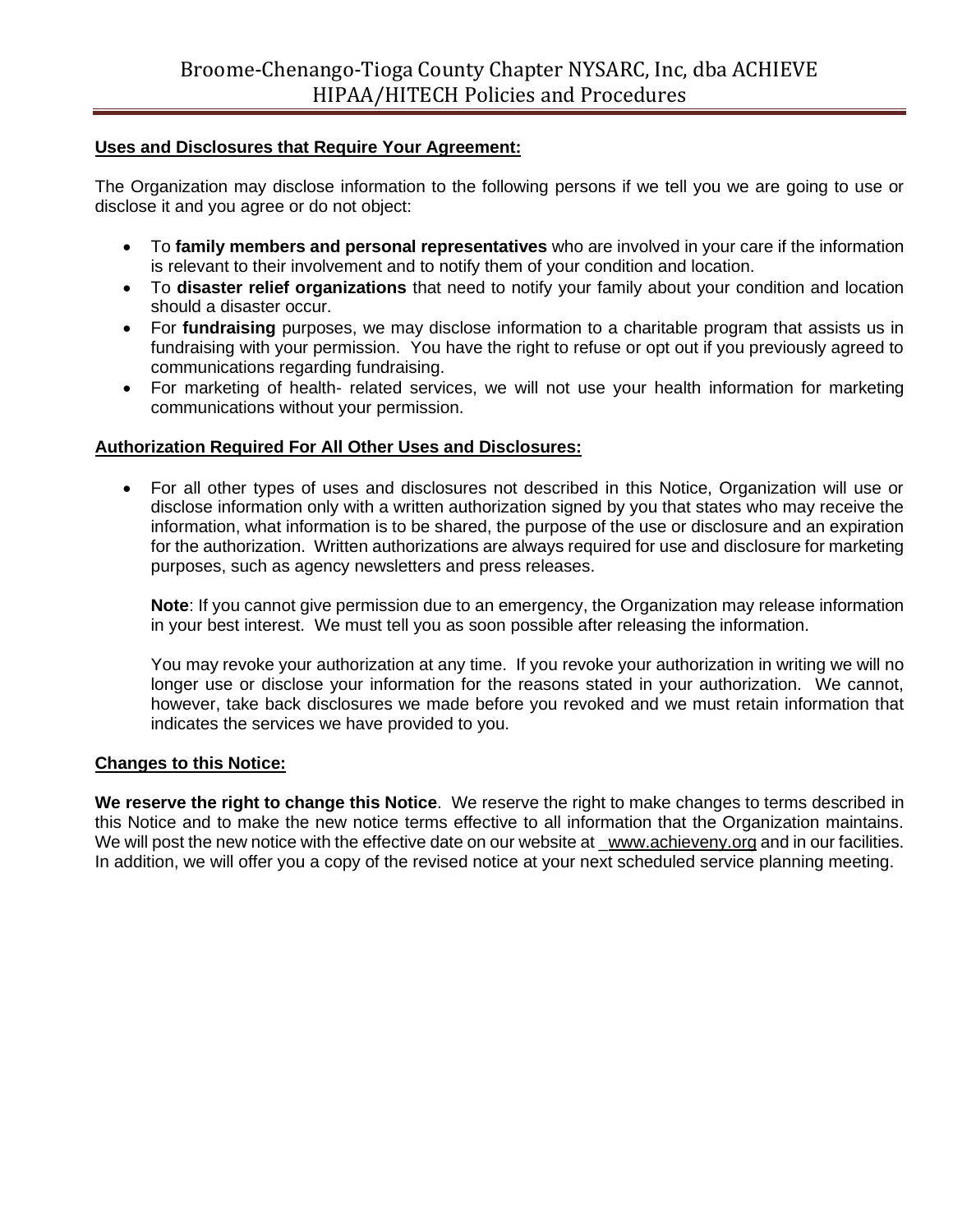#### **Complaints:**

If you believe your privacy rights have been violated, you may file a complaint with:

- Julye L. Bush, Corporate Compliance Officer, Privacy Officer Address: 125 Cutler Pond Rd, Binghamton, NY. 13905 Phone: Confidential Hotline – (607) 723-8361, Select #8 E-mail:jbush@achieveny.org
- Or, you may contact the Director of Office for Civil Rights, U.S. Department of Health and Human Services, 200 Independence Avenue, S.W., Room 509F HHH Bldg., Washington, D.C. 20201, and Secretary of the Department of Health and Human Services. You may call them at (877) 696-6775 or write to them at 200 Independence Ave. S.W., HHH Building Room 509H, Washington DC, 20201.
- You may file a grievance with the Office of Civil Rights by calling or writing Region II US Department of Health and Human Services, Jacob Javits Federal Building, 26 Federal Plaza, Suite 3312, New York, New York 10278, Voice Phone (800) 368-1019, FAX (212) 264-3039, TDD (800) 537-7697.

All complaints must be submitted in writing. **You will not be penalized for filing a complaint.**

Notice of Privacy Practices Issue Date: December 1, 2013 Effective Date: December 1, 2013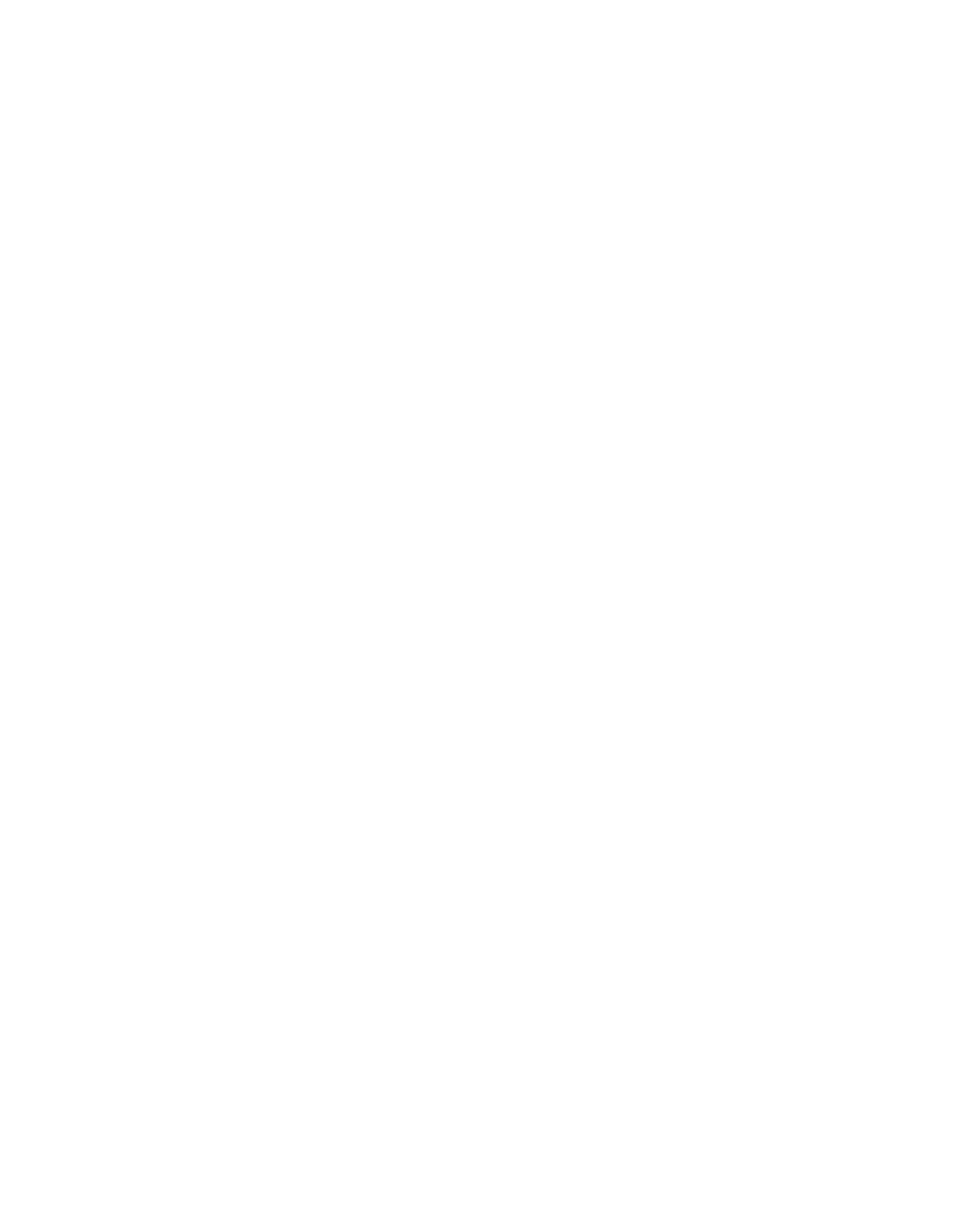## SECTION TWO **(Complete and Return to ACHIEVE by May 20, 2022)**

# ACHIEVE 2022 SUMMER PROGRAM APPLICATION PACKET

1. Student Application (6 pages)

Including: Emergency Contact Information sheet, Permission Form, and Acknowledgement Page

2. Payment Information

Including: CDBG Grant form (Town of Union and Binghamton Students only)

ACHIEVE Scholarship Form

CM Letter (Waiver Eligible Students Only)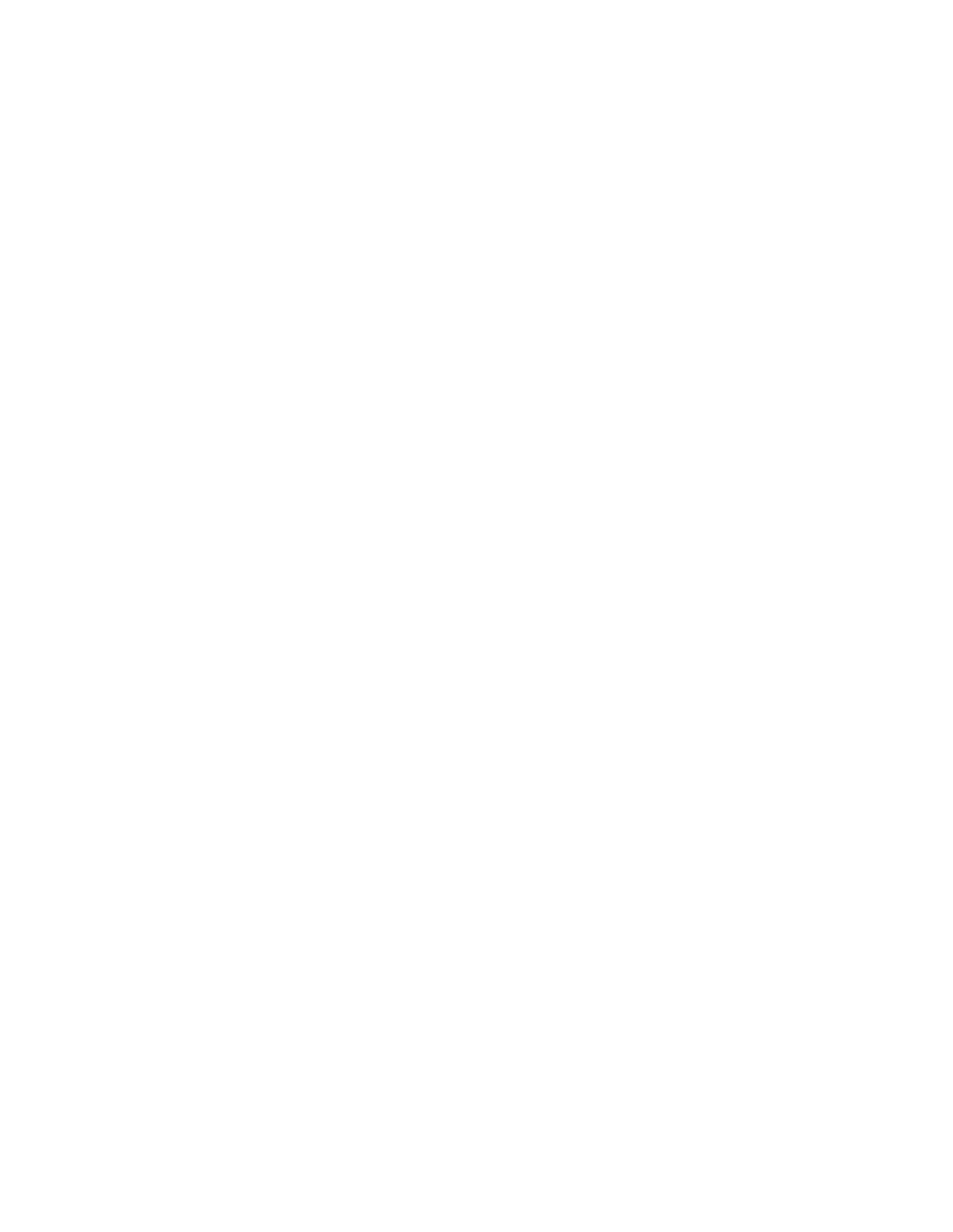#### NYSARC, Inc. Broome-Chenango-Tioga County Chapter dba ACHIEVE 125 Cutler Pond Road Binghamton, NY 13905 **ACHIEVE Summer Program STUDENT APPLICATION (Page 1)**

*This application must be filled out completely and returned by May 20, 2022*

#### **STUDENT INFORMATION**

|                                                                                       |                                                                                                                                                                                   | Student Sex: M F |
|---------------------------------------------------------------------------------------|-----------------------------------------------------------------------------------------------------------------------------------------------------------------------------------|------------------|
|                                                                                       | Is Student in Foster Placement? Yes No No Children's Home? Yes No                                                                                                                 |                  |
|                                                                                       |                                                                                                                                                                                   |                  |
|                                                                                       |                                                                                                                                                                                   |                  |
|                                                                                       |                                                                                                                                                                                   |                  |
|                                                                                       |                                                                                                                                                                                   |                  |
|                                                                                       |                                                                                                                                                                                   |                  |
|                                                                                       | Is this the first time the student is attending ACHIEVE's Summer Program? Yes _______ No _______                                                                                  |                  |
|                                                                                       |                                                                                                                                                                                   |                  |
|                                                                                       |                                                                                                                                                                                   |                  |
|                                                                                       |                                                                                                                                                                                   |                  |
| <b>SCHOOL INFORMATION:</b>                                                            |                                                                                                                                                                                   |                  |
|                                                                                       |                                                                                                                                                                                   |                  |
|                                                                                       |                                                                                                                                                                                   |                  |
|                                                                                       | Does student have a full-time personal aide provided by the school? Yes _________ No _______<br>Does student have a <b>part-time personal aide</b> provided by the school? Yes No |                  |
| Does student have a full-time monitor provided by the school? Yes ________ No _______ | Does student have a part-time monitor provided by the school? Yes ________ No ______                                                                                              |                  |
| Is student on a 12-month program? Yes _________ No ________                           | Is your student eligible for a free school lunch? Yes _____ No _____ Reduced lunch? Yes ____ No ____                                                                              |                  |
| Does student require transportation? To Program__________ From Program_________       |                                                                                                                                                                                   | None Needed      |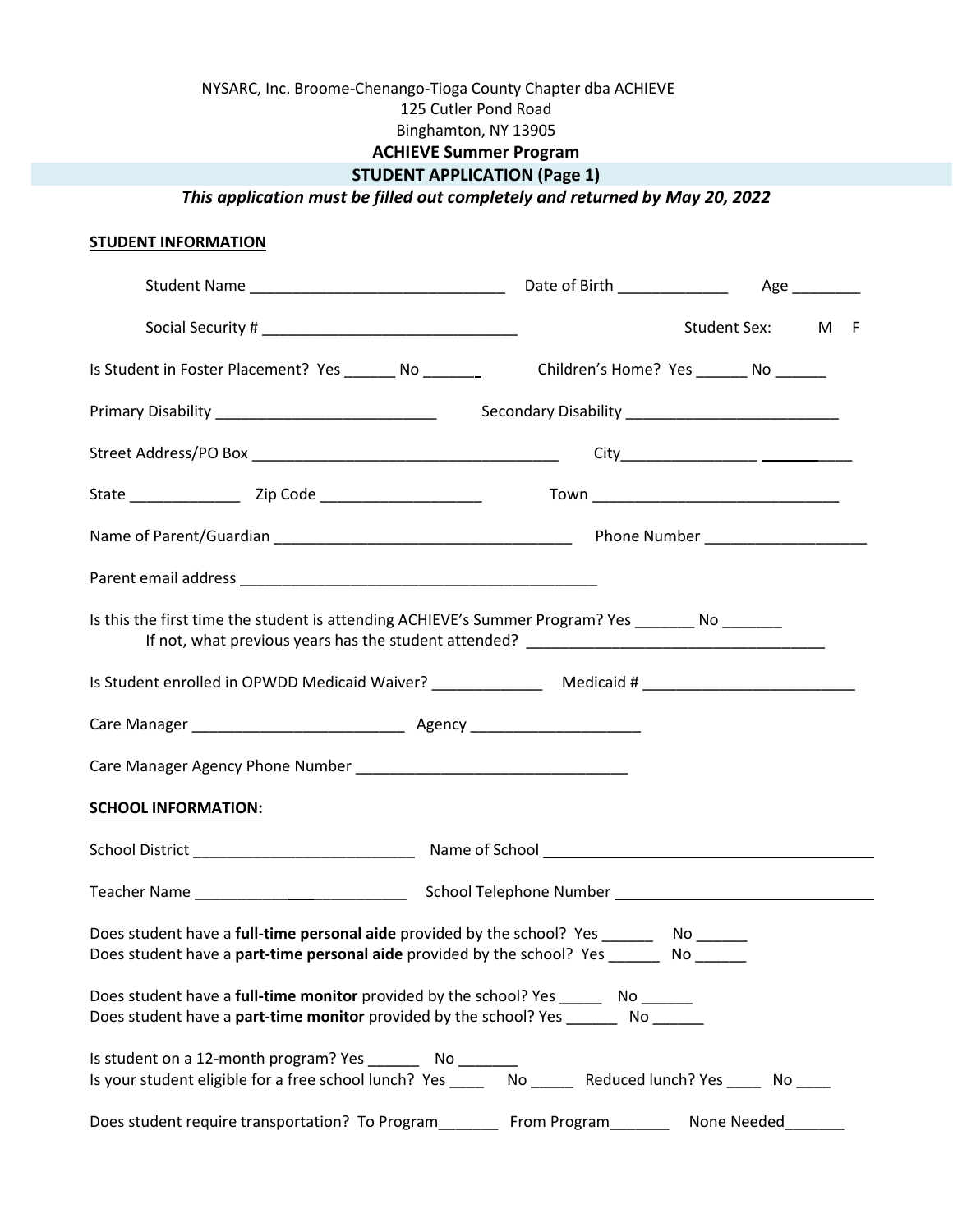| <b>ACHIEVE Summer Program</b> |  |  |
|-------------------------------|--|--|
|-------------------------------|--|--|

|  |  | <b>STUDENT APPLICATION - CONTINUED (Page 2)</b> |  |
|--|--|-------------------------------------------------|--|
|--|--|-------------------------------------------------|--|

|                                          | Please answer the following questions:                                                        |             |           |                         |          |  |
|------------------------------------------|-----------------------------------------------------------------------------------------------|-------------|-----------|-------------------------|----------|--|
|                                          | Swimming:<br>Does student have difficulty swimming in chlorinated pools? Yes                  |             |           |                         |          |  |
|                                          |                                                                                               |             |           |                         |          |  |
|                                          | Does student have tubes present in one or both ears at this time? Yes _________ No ________   |             |           |                         |          |  |
|                                          |                                                                                               |             |           |                         |          |  |
|                                          | Is there a reason that the student should not be allowed to swim? Yes __________ No _________ |             |           |                         |          |  |
|                                          |                                                                                               |             |           |                         |          |  |
| Does student have a history of seizures? |                                                                                               |             |           |                         |          |  |
|                                          | Independence Skill Level, please provide comments for any "Needs Assistance"                  |             |           |                         |          |  |
|                                          |                                                                                               | Independent |           |                         |          |  |
|                                          |                                                                                               | <b>YES</b>  | <b>NO</b> | <b>Needs Assistance</b> | Comments |  |
|                                          | <b>AMBULATORY</b>                                                                             |             |           |                         |          |  |
|                                          | <b>EATING</b>                                                                                 |             |           |                         |          |  |
|                                          | <b>TOILETING</b>                                                                              |             |           |                         |          |  |
|                                          | <b>SPEECH</b>                                                                                 |             |           |                         |          |  |
|                                          | <b>DRESSES SELF</b>                                                                           |             |           |                         |          |  |
|                                          | USE OF SPECIAL DEVI                                                                           |             |           |                         |          |  |

Is student (14 – 21 years of age) interested in participating in the Summer Work Program? **(NY State working papers must be obtained for students under 18) Contact Program Coordinator for More Information.** 

Yes \_\_\_\_\_\_ No \_\_\_\_\_\_

Describe the things you do to encourage good behaviors and/or discourage inappropriate behaviors

What are some unique characteristics about your student we should know that would help them have the best Summer Program experience possible?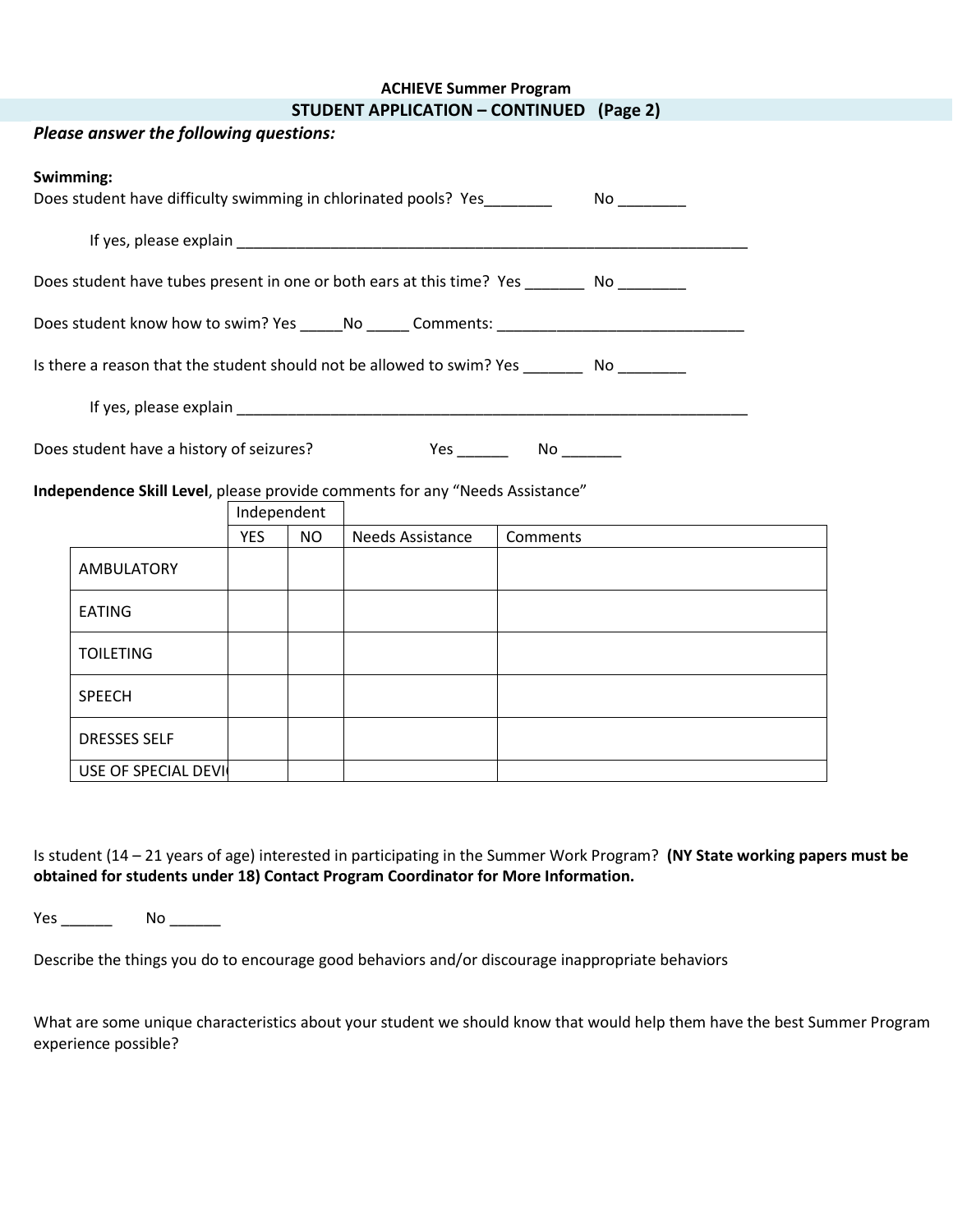#### **ACHIEVE Summer Program STUDENT APPLICATION – CONTINUED (Page 3)**

| Please answer the following questions:<br><b>Health History:</b>                                                                                                                         |                                                          |
|------------------------------------------------------------------------------------------------------------------------------------------------------------------------------------------|----------------------------------------------------------|
| Does student have a seizure disorder?                                                                                                                                                    |                                                          |
|                                                                                                                                                                                          |                                                          |
| Date of Last seizure ___________________________Duration ________________________<br>Emergency protocol in case student has a seizure while at Program _________________________________ |                                                          |
| Does student have a cardiac condition that limits his/her activities? Yes _______ No ______                                                                                              |                                                          |
|                                                                                                                                                                                          |                                                          |
| Is student allergic to any foods?                                                                                                                                                        | $Yes$ No $\_\_\_\_\_\$                                   |
|                                                                                                                                                                                          |                                                          |
| Is student on a special diet or have any dietary restrictions? Yes ______________ No _______                                                                                             |                                                          |
|                                                                                                                                                                                          |                                                          |
| Does student have allergic reactions to any medical treatments or drugs? Yes __________ No _______                                                                                       |                                                          |
|                                                                                                                                                                                          |                                                          |
| Does student have any other medical conditions or injuries that would restrict their activity?                                                                                           | Yes No                                                   |
|                                                                                                                                                                                          |                                                          |
| Does student have allergies to bee stings requiring medication? Yes                                                                                                                      | No                                                       |
|                                                                                                                                                                                          |                                                          |
| Does student have other allergies requiring medication? Yes __________ No ______                                                                                                         |                                                          |
|                                                                                                                                                                                          |                                                          |
|                                                                                                                                                                                          | <u> 1989 - Johann John Stone, mars eta biztanleria (</u> |
|                                                                                                                                                                                          |                                                          |
| Does the student take any Medication that will need to be administered during Program?                                                                                                   |                                                          |

Yes \_\_\_\_\_\_ No \_\_\_\_\_\_ *If yes, list medication in Section 4. A prescription will be required for all medications including over the counter.*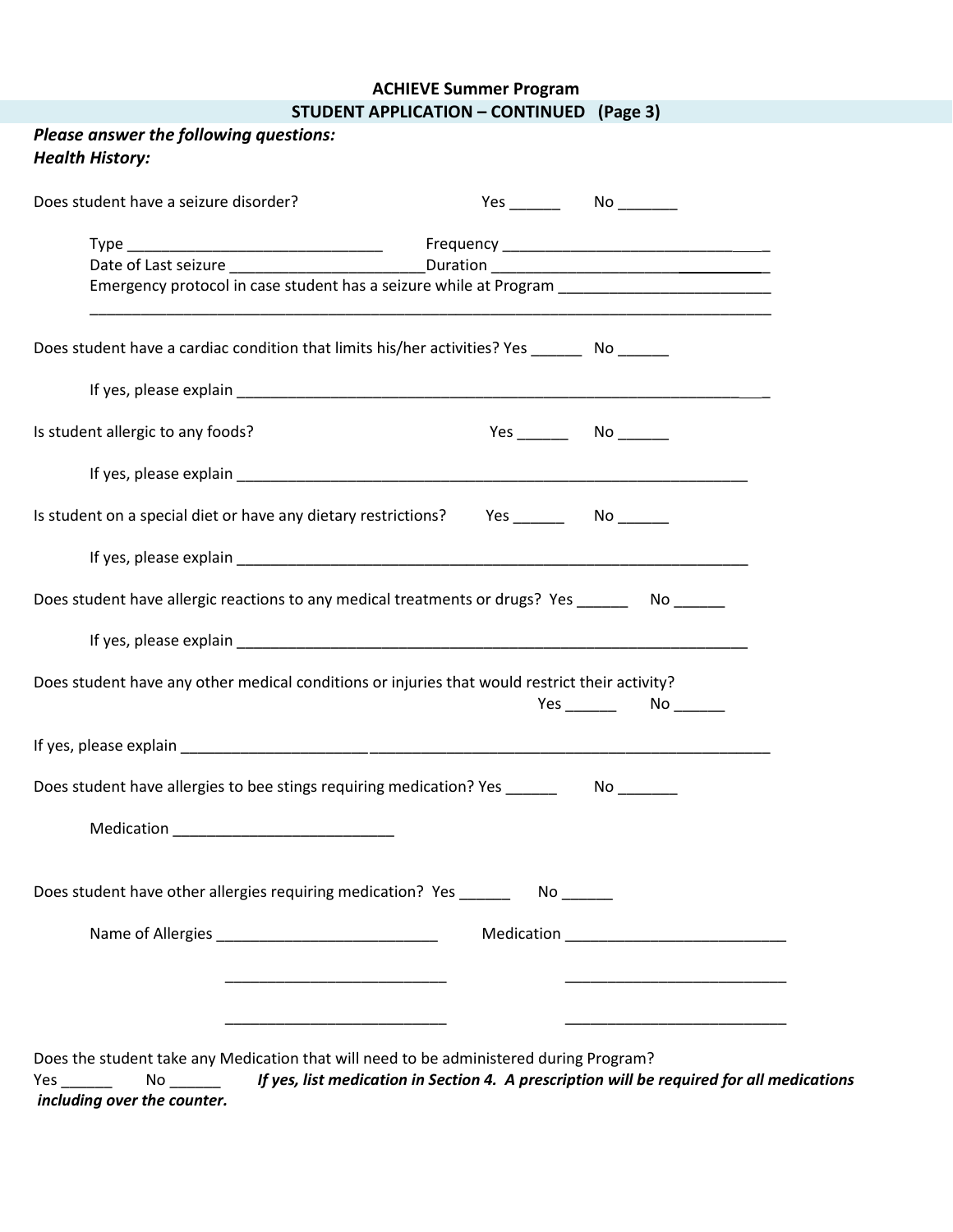#### **ACHIEVE Summer Program EMERGENCY CONTACT INFORMATION (Page 4)**

|                                                                         | Age ________ |                              |
|-------------------------------------------------------------------------|--------------|------------------------------|
|                                                                         |              |                              |
|                                                                         |              |                              |
|                                                                         |              |                              |
|                                                                         |              |                              |
|                                                                         |              |                              |
|                                                                         |              |                              |
|                                                                         |              |                              |
|                                                                         |              |                              |
| 3. Doctor to Contact in an Emergency __________________________________ |              | Phone ______________________ |
|                                                                         |              |                              |
|                                                                         |              |                              |
|                                                                         |              |                              |

*In the event that my child needs to be taken home because of minor illness, injury or behavior and I cannot be reached; I give permission for the following people to assume responsibility for my child.*

#### **At least one emergency contact is required**

|  | Phone ________________________ |
|--|--------------------------------|
|  |                                |
|  |                                |
|  |                                |
|  |                                |
|  |                                |
|  | Date ______________________    |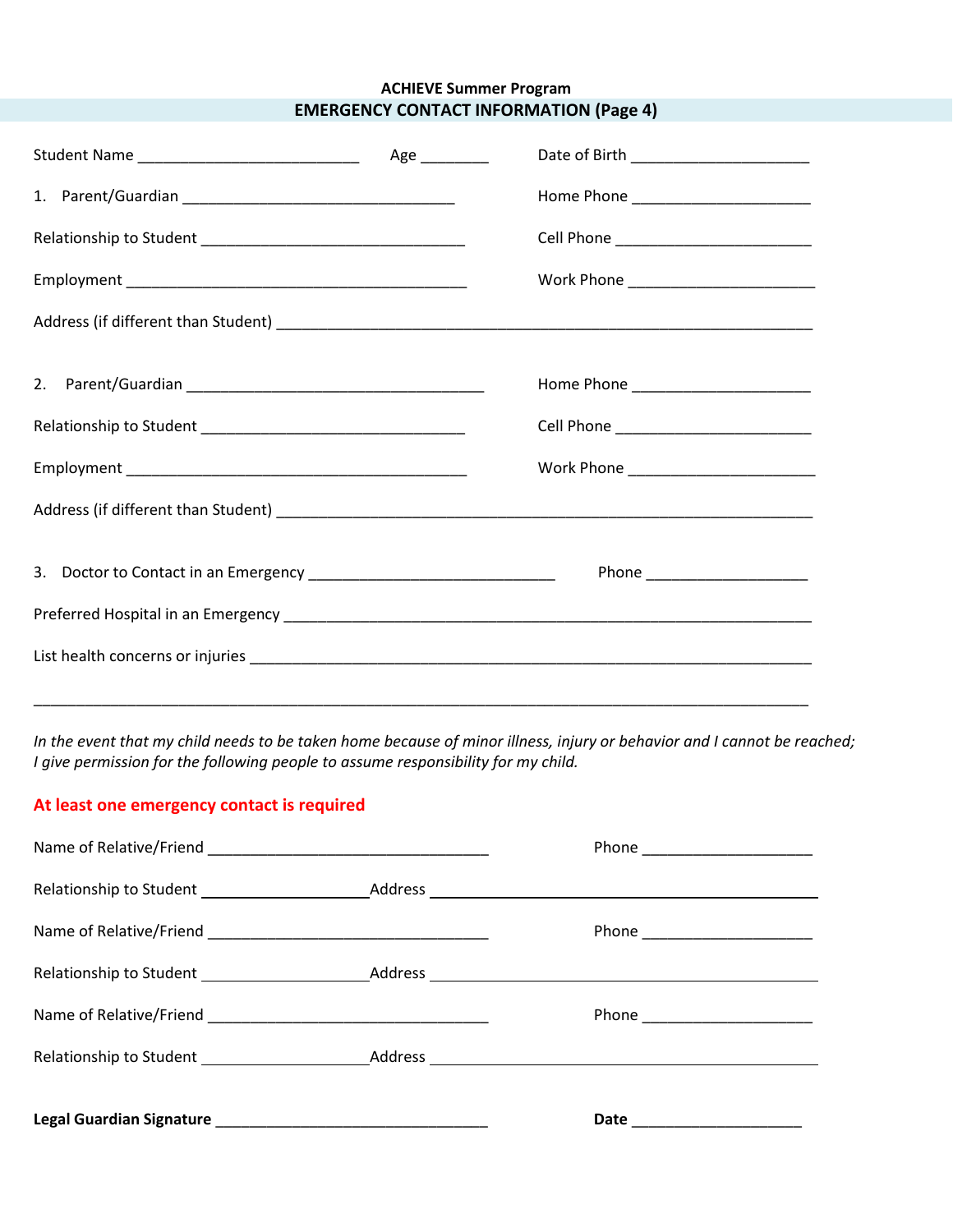#### **ACHIEVE Summer Program AUTHORIZATION/RELEASE FORM (Page 5)**

#### *Indicate Yes or No for Each Item and Sign the bottom of the form*

Student Name \_\_\_\_\_\_\_\_\_\_\_\_\_\_\_\_\_\_\_\_\_\_\_\_\_\_\_\_\_\_\_\_

#### **MEDICAL EMERGENCIES**

In the event of an emergency, I hereby authorize the personnel of ACHIEVE's Children's Summer Program to see that my student receives proper medical attention.

Yes No

#### **CARE MANAGER INFORMATION**

I give permission for ACHIEVE staff to contact my student's Care Manager to obtain the necessary paperwork (i.e., Life Plan, OPWDD eligibility, Waiver enrollment, psychological reports) to enroll my student in the ACHIEVE's Children's Summer Program.

Yes No N/A

#### **FIELD TRIP RELEASE**

I give my student permission to participate in all field trips which are included as part of normal Summer Program activities.

Yes No

#### **PICTURE RELEASE**

I give permission for ACHIEVE staff to take pictures and/or video of my student. My student's images may be used for promotional purposes (i.e., local newspaper, brochures, web site, Facebook)

Yes No

**MEDICATION ADMINISTRATION (A physician's order must be sent for all medications including over the counter.) List Medications in Section 4.**

I give permission for ACHIEVE's Children's Summer Program nursing staff/medication certified staff to administer medications to my student.

**Warehouse Marshall** Pies **No. 1996** 

**Legal Guardian Signature** \_\_\_\_\_\_\_\_\_\_\_\_\_\_\_\_\_\_\_\_\_\_\_\_\_\_\_\_\_\_\_\_ **Date** \_\_\_\_\_\_\_\_\_\_\_\_\_\_\_\_\_\_\_\_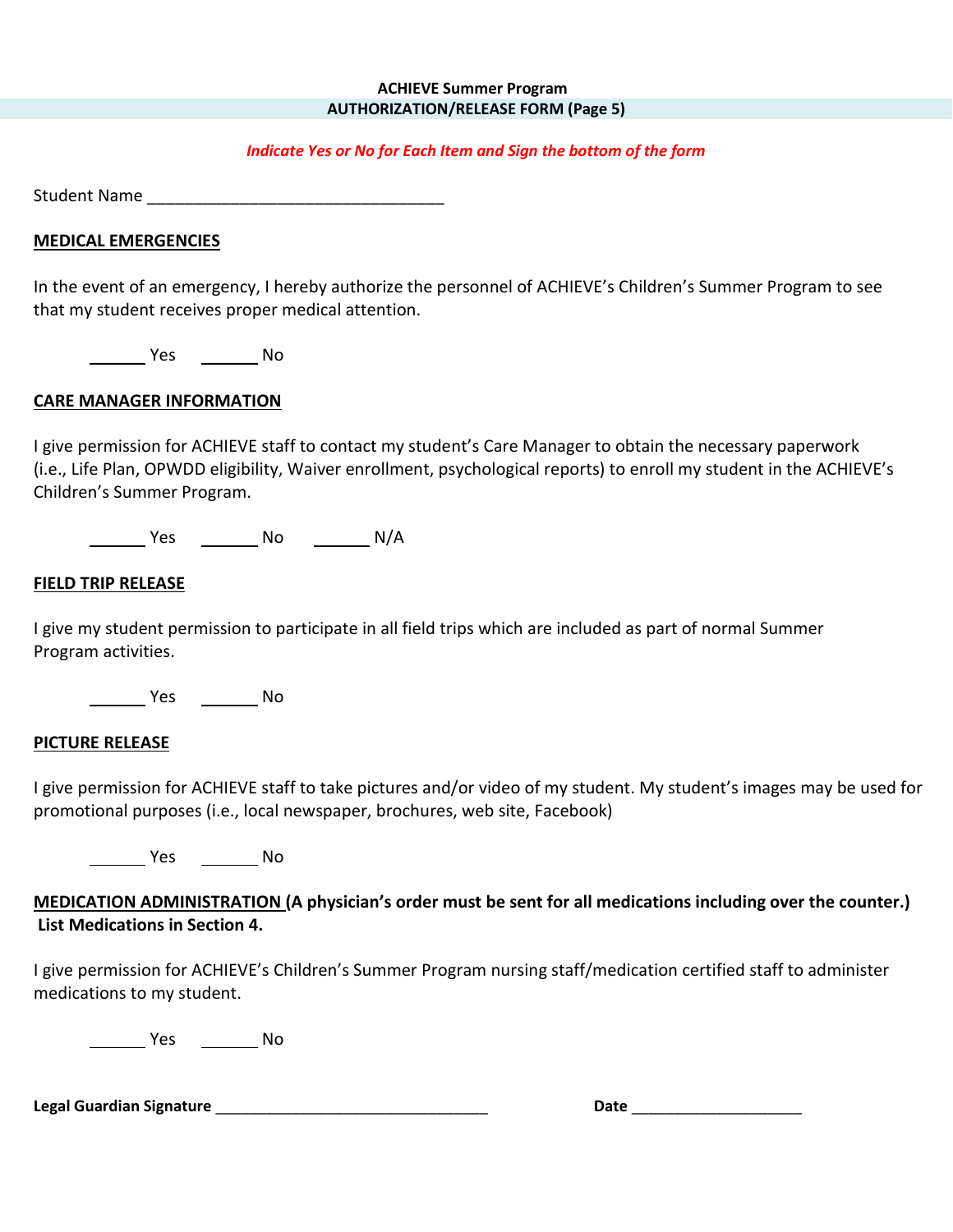#### **ACHIEVE Summer Program Acknowledgement Page (Page 6)**

#### *Please read and Sign below your acknowledgment of the following:*

Student Name \_\_\_\_\_\_\_\_ \_\_\_\_\_\_\_\_\_\_\_\_\_\_\_\_\_\_

I hereby acknowledge that I have received a copy of ACHIEVE Summer Program General Information Sheet, and I understand my responsibilities in regard to; registration, payment, transportation and Obtaining Physician's Certificate and PPD if applicable.

Yes No

I hereby acknowledge that I have received a copy of ACHIEVE Summer Program Code of Conduct and understand the policies and procedures within. I have reviewed the contents of the Code of Conduct with my student.

No No No No

I hereby acknowledge that I received the Individual Rights and Freedom from Abuse, Neglect and Mistreatment pamphlet. Included on this pamphlet are instructions on who to contact if you feel your rights have been violated or you suspect abuse or neglect.

No No Nesternal No

I hereby acknowledge that I have received a copy of **Broome-Chenango-Tioga County Chapter NYSARC, Inc, dba ACHIEVE** Notice of Privacy Practices (HIPPA)

Yes No

**Yes / No** (circle one) I would like to receive a copy of any amended Notice of Privacy Practices

to:

Address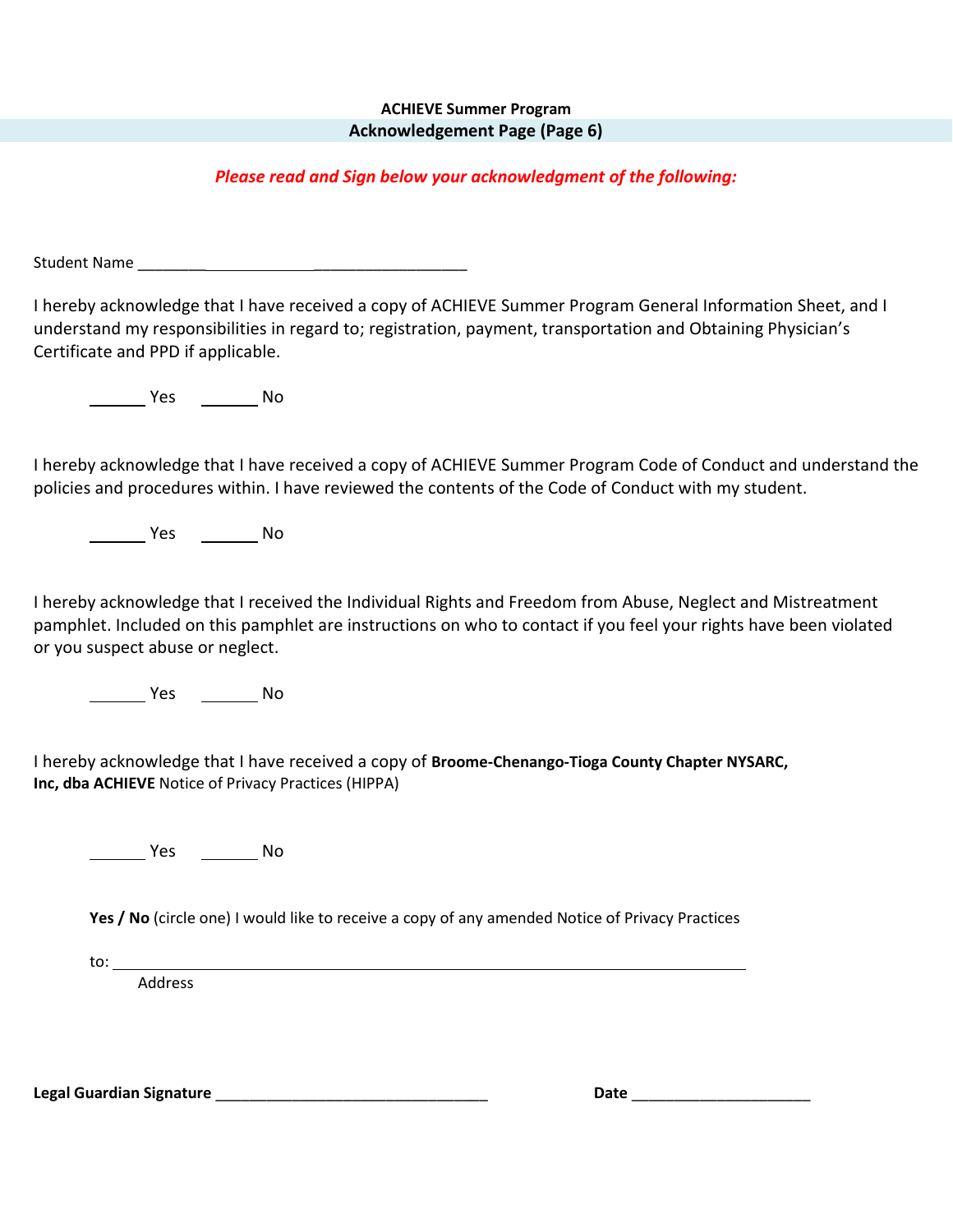#### **ACHIEVE Summer Program**

#### **Payment Options**

#### *Circle your method of payment*

#### **Student Name:**

- **1. Medicaid Waiver Program:** Please contact your Care Manager (CM) to obtain the necessary documentation for enrollment in ACHIEVE Summer Program. Attached, for your convenience, please find a letter to your CM requesting the required documentation. Simply fill it in and forward to your CM.
- **2. Self-Pay:** include your payment of \$450.00 with application: **Completed applications received before the deadline date of May 20, 2022 will be discounted to \$400.00**. **Payment Plan option: Pay \$100 at time of application submission with balance of \$350 due by July 3rd or balance of only \$300 if paid in full by May 22nd.** Acceptable methods of payment are; check, money order, or credit card. *Please Make Checks Payable to ACHIEVE and include your Student's Name on the memo line of your check*.

| 0 5/20/22 \$400.00 - 5/23/22 or after \$450.00 | I hereby Authorize ACHIEVE to charge my credit card \$                     |  |
|------------------------------------------------|----------------------------------------------------------------------------|--|
|                                                | Visa ________________Master Card ______________Discover __________________ |  |
|                                                |                                                                            |  |
|                                                |                                                                            |  |
|                                                |                                                                            |  |
|                                                |                                                                            |  |
| Expiration Date: _________/ __________         | 3 Digit Security Code:                                                     |  |

**3. ACHIEVE Scholarship Program:** Income restrictions apply. Fill out the *attached ACHIEVE Scholarship Program Application and Provide Documentation for Income as* instructed on the forms. **Scholarships are limited and will be awarded based on Individual need and receipt of COMPLETED application.**

**Please Note: All residents of the City of Binghamton & Town of Union must fill out the attached CDBG form, supplying necessary documentation regardless of payment type. The information is kept confidential and is used for demographic reporting purposes only. Thank You!**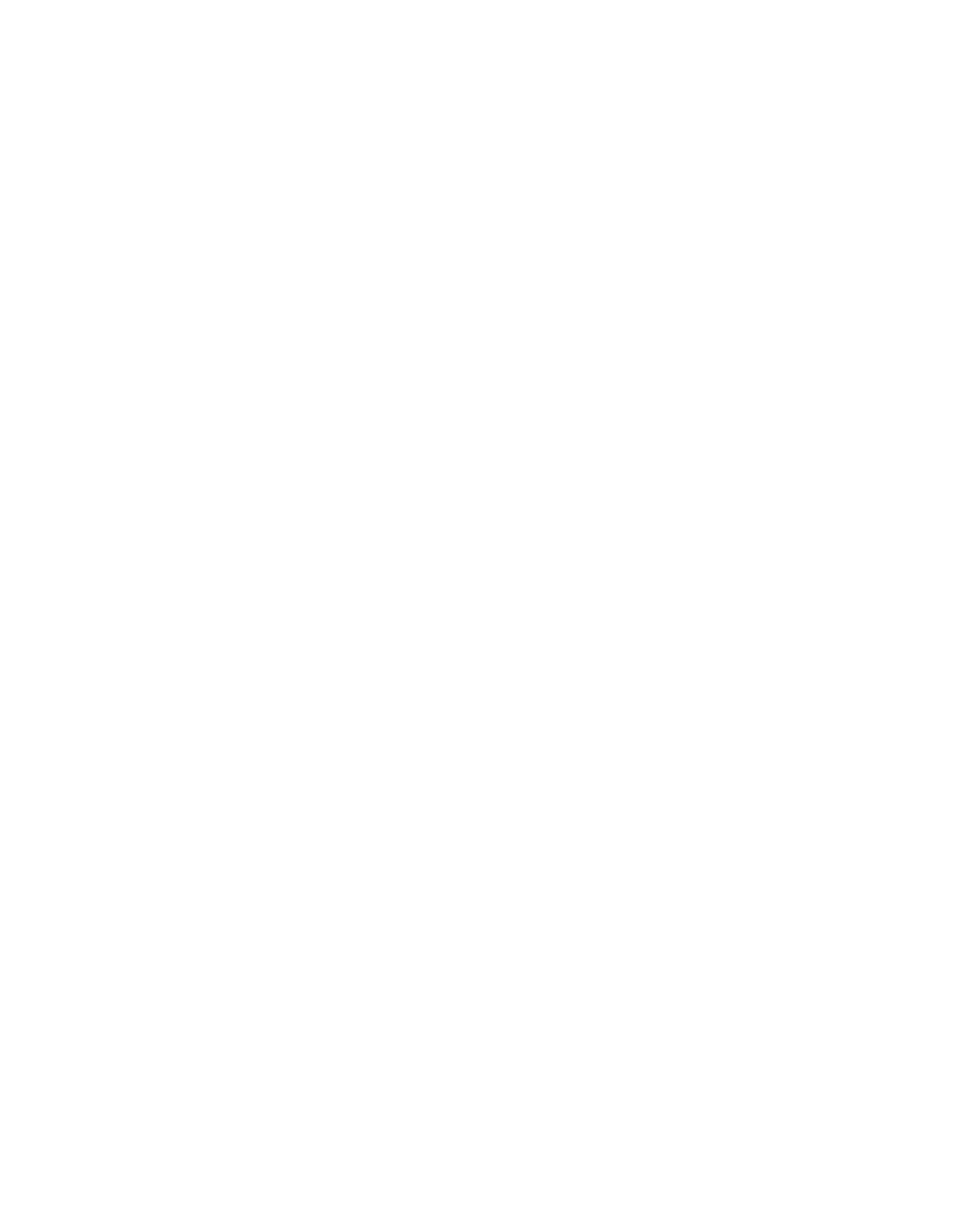

#### **CDBG FUNDED PUBLIC SERVICE PROGRAM**

| Street Address: Universe of the Street Address:<br>State: $\qquad \qquad$<br>$\mathbf{Zip}$ Code: $\qquad \qquad$ |
|-------------------------------------------------------------------------------------------------------------------|
|                                                                                                                   |
|                                                                                                                   |
|                                                                                                                   |
| Not Hispanic or Latino                                                                                            |
|                                                                                                                   |
| Asian                                                                                                             |
| White                                                                                                             |
| Native Hawaiian or Other Pacific Islander                                                                         |
|                                                                                                                   |

**Is applicant and/or any household member an employee for the City of Binghamton:** \_\_\_ Yes \_\_\_ No Female Head of Household: \_\_\_ Yes \_\_\_ No **No. of family members currently employed:** \_\_\_

**Family Income (please circle):**

| No. of family<br>members living in<br>household | Level 1  | Level 2  | Level 3  |
|-------------------------------------------------|----------|----------|----------|
|                                                 | \$15,200 | \$25,350 | \$40,500 |
| $\overline{2}$                                  | \$17,420 | \$28,950 | \$46,300 |
| 3                                               | \$21,960 | \$35,550 | \$52,100 |
| 4                                               | \$26,500 | \$36,150 | \$57,850 |
| 5                                               | \$31,040 | \$39,050 | \$62,500 |
| 6                                               | \$35,580 | \$41,950 | \$67,150 |
| 7                                               | \$40,120 | \$44,850 | \$71,750 |
| $8+$                                            | \$44,660 | \$47,750 | \$76,400 |

*In order to be considered eligible for the CDBG program, applicants must provide current proof of residency and income for all currently employed family members living in the household. Listed below are acceptable forms of documentation.*

#### **Acceptable Documentation for Residency**

Cable Bill Phone Bill Utility Bill Driver's License Sheriff's Identification Card

#### **Acceptable Documentation for Income**

Unemployment Payment Social Services Budget Pay Stub W-2 Form Social Security Income Form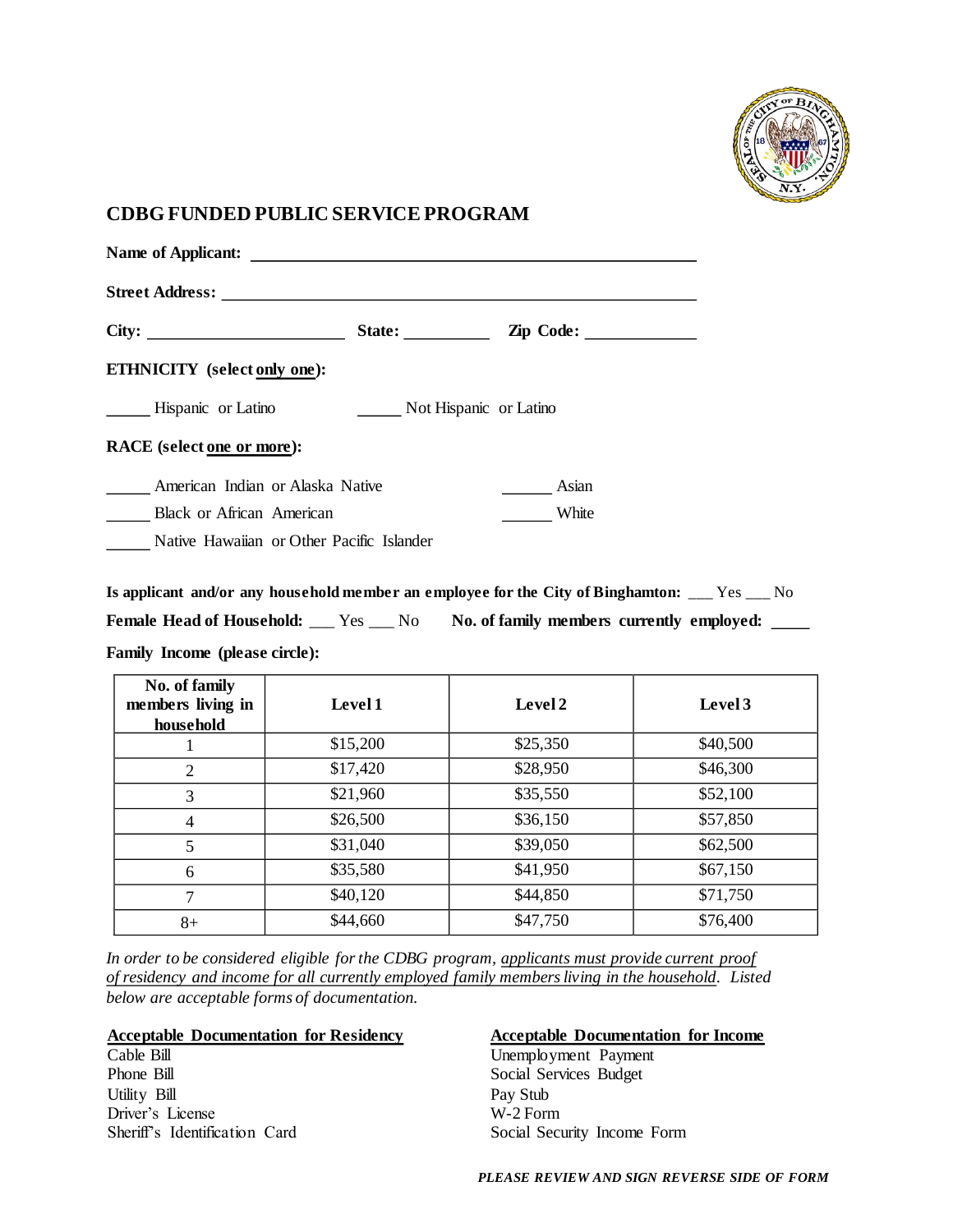If you are unable to provide current proof of residency and income, please explain why.

| $  -$<br>$\sim$ | . |  |
|-----------------|---|--|

I understand that all information provided herein meets the eligibility requirements for the CDBG program and will be used for HUD reporting purposes only. By signing below, I declare that the above information is true and correct to the best of my knowledge.

| <b>Signature of Applicant:</b> | Date: |  |
|--------------------------------|-------|--|
|                                |       |  |

Revised 8/11/2105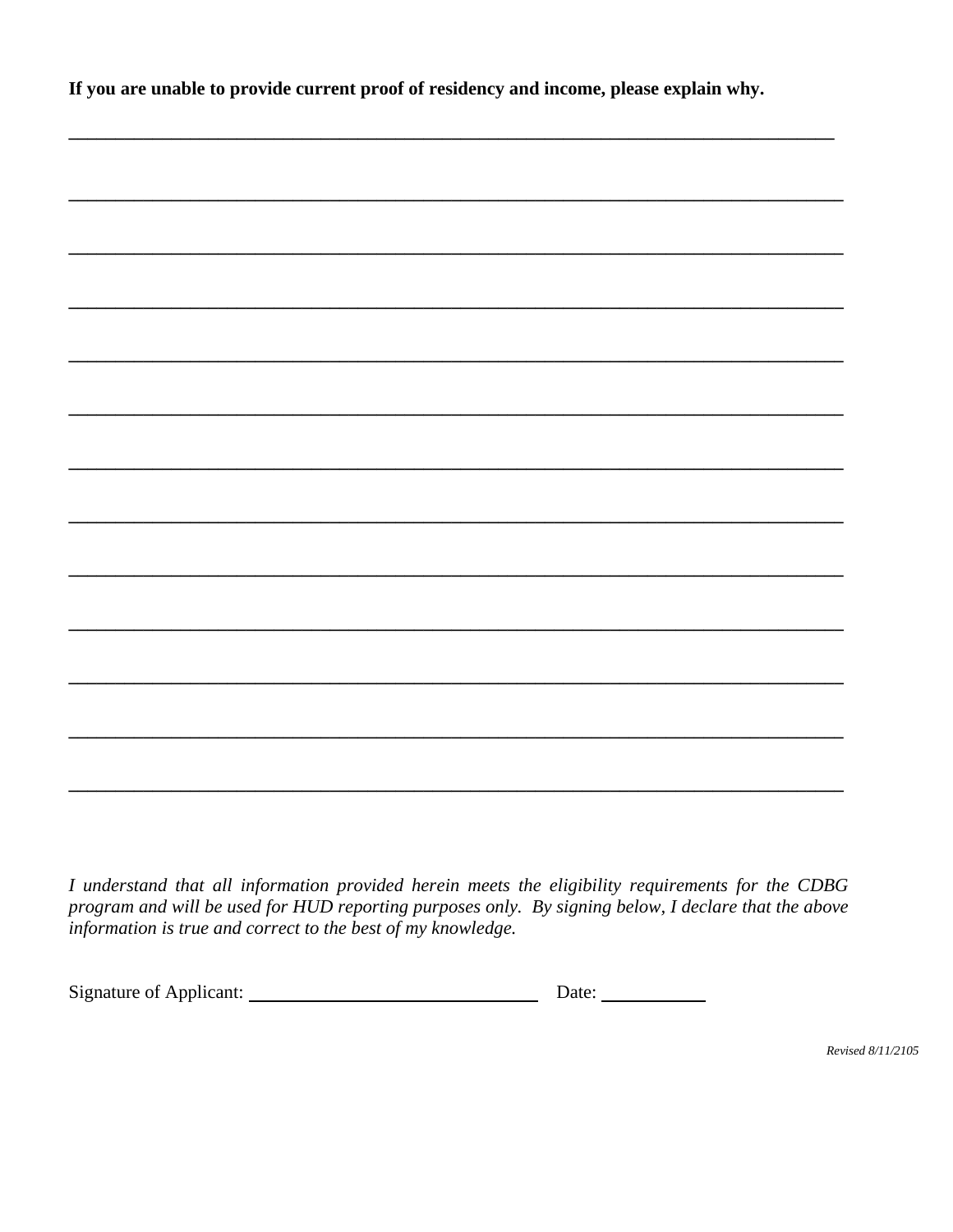#### **CDBG FUNDED PUBLIC SERVICE PROGRAM**

| Name of Applicant: Name of Applicant:                                 |                        |       |                                                   |  |
|-----------------------------------------------------------------------|------------------------|-------|---------------------------------------------------|--|
|                                                                       |                        |       |                                                   |  |
|                                                                       |                        |       |                                                   |  |
| <b>ETHNICITY</b> (select only one):                                   |                        |       |                                                   |  |
| Hispanic or Latino                                                    | Not Hispanic or Latino |       |                                                   |  |
| <b>RACE</b> (select one or more):                                     |                        |       |                                                   |  |
| American Indian or Alaska Native                                      |                        | Asian |                                                   |  |
| <b>Black or African American</b>                                      |                        | White |                                                   |  |
| Native Hawaiian or Other Pacific Islander                             |                        |       | Asian <i>and</i> White                            |  |
| American Indian or Alaska Native <i>and</i> White                     |                        |       | <b>Black or African American <i>and</i> White</b> |  |
| American Indian or Alaska Native <i>and</i> Black or African American |                        |       |                                                   |  |
| $\Omega_{\rm d}$ at $\Omega_{\rm d}$                                  |                        |       |                                                   |  |

\_\_\_\_\_ Other or More than one race

#### Female Head of Household: \_\_\_ Yes \_\_\_ No **No. of family members currently employed:** \_\_\_\_

#### **Family Income (please circle):**

| No. of family<br>members living in<br>household | <b>Extremely Low (30%</b><br>of Median) | Very Low (50% of<br><b>Median</b> ) | Low (80% of Median) |
|-------------------------------------------------|-----------------------------------------|-------------------------------------|---------------------|
|                                                 | Up to \$15,200                          | \$15,201-\$25,360                   | $$25,361 - $40,500$ |
| 2                                               | Up to \$17,420                          | \$17,421-\$28,950                   | \$28,951-\$46,300   |
| 3                                               | Up to \$21,960                          | \$21,961-\$32,550                   | $$32,551 - $52,100$ |
| 4                                               | Up to \$26,500                          | \$26,501-\$36,150                   | \$36,151-\$57,850   |
| 5                                               | Up to \$31,040                          | \$31,041-\$39,050                   | \$39,051-\$62,500   |
| 6                                               | Up to \$35,580                          | \$35,581-\$41,950                   | \$41,951-\$67,150   |
| 7                                               | Up to \$40,120                          | \$40,121-\$44,850                   | \$44,851-\$71,750   |
| 8                                               | Up to \$44,660                          | \$44,661-\$47,750                   | \$47,751 \$76,400   |

*In order to be considered eligible for the CDBG program, applicants must provide current proof of residency and income for all currently employed family members living in the household. Listed below are acceptable forms of documentation.*

#### **Acceptable Documentation for Residency**

Cable Bill Phone Bill Utility Bill Driver's License Sheriff's Identification Card

#### **Acceptable Documentation for Income**

Unemployment Payment Veteran's Administration Stub Social Services Identification Card Pay Stub W-2 Form Social Security Income Form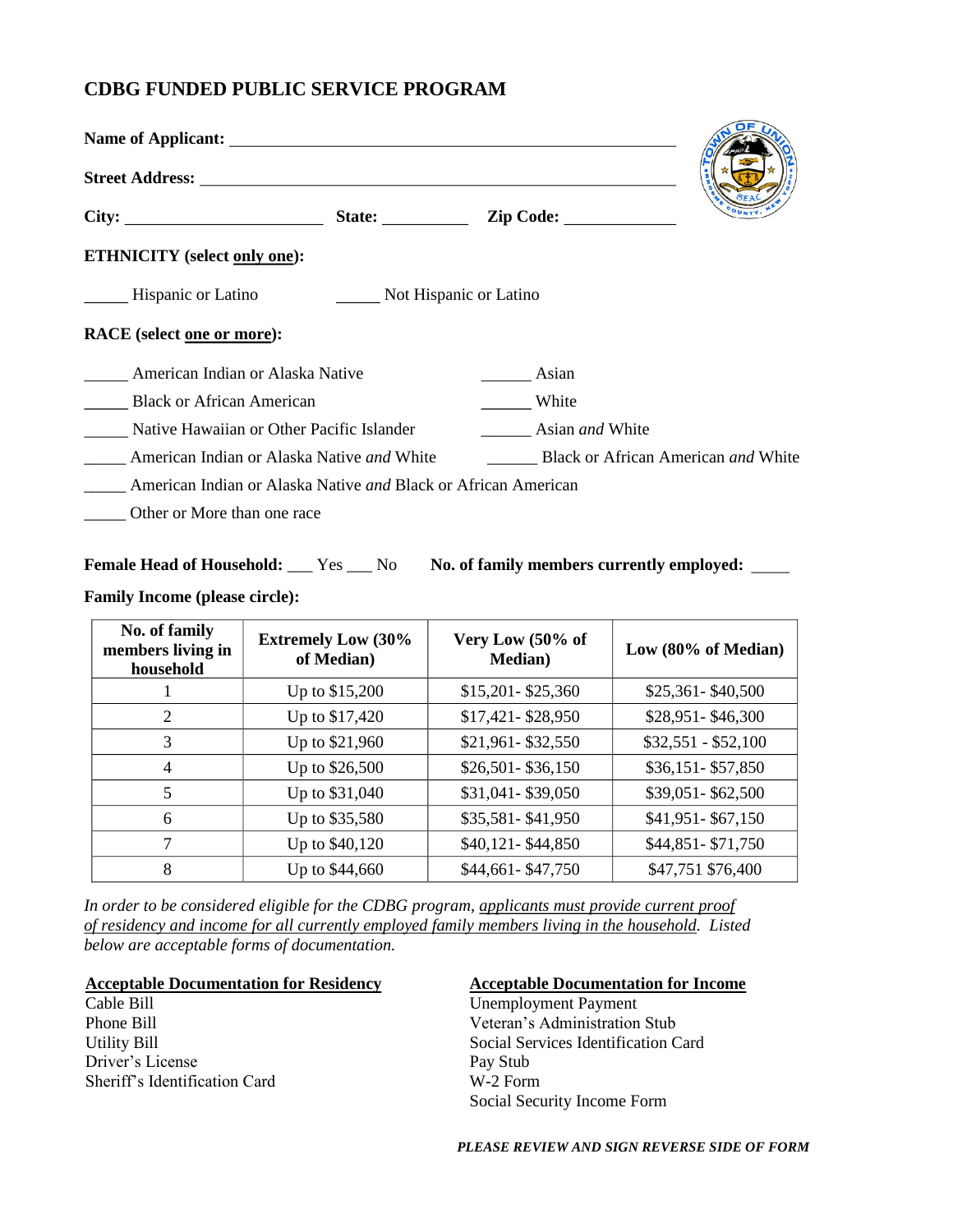If you are unable to provide current proof of residency and income, please explain why.

I understand that all information provided herein meets the eligibility requirements for the CDBG program and will be used for HUD reporting purposes only. By signing below, I declare that the above information is true and correct to the best of my knowledge.

Revised 4/16/2021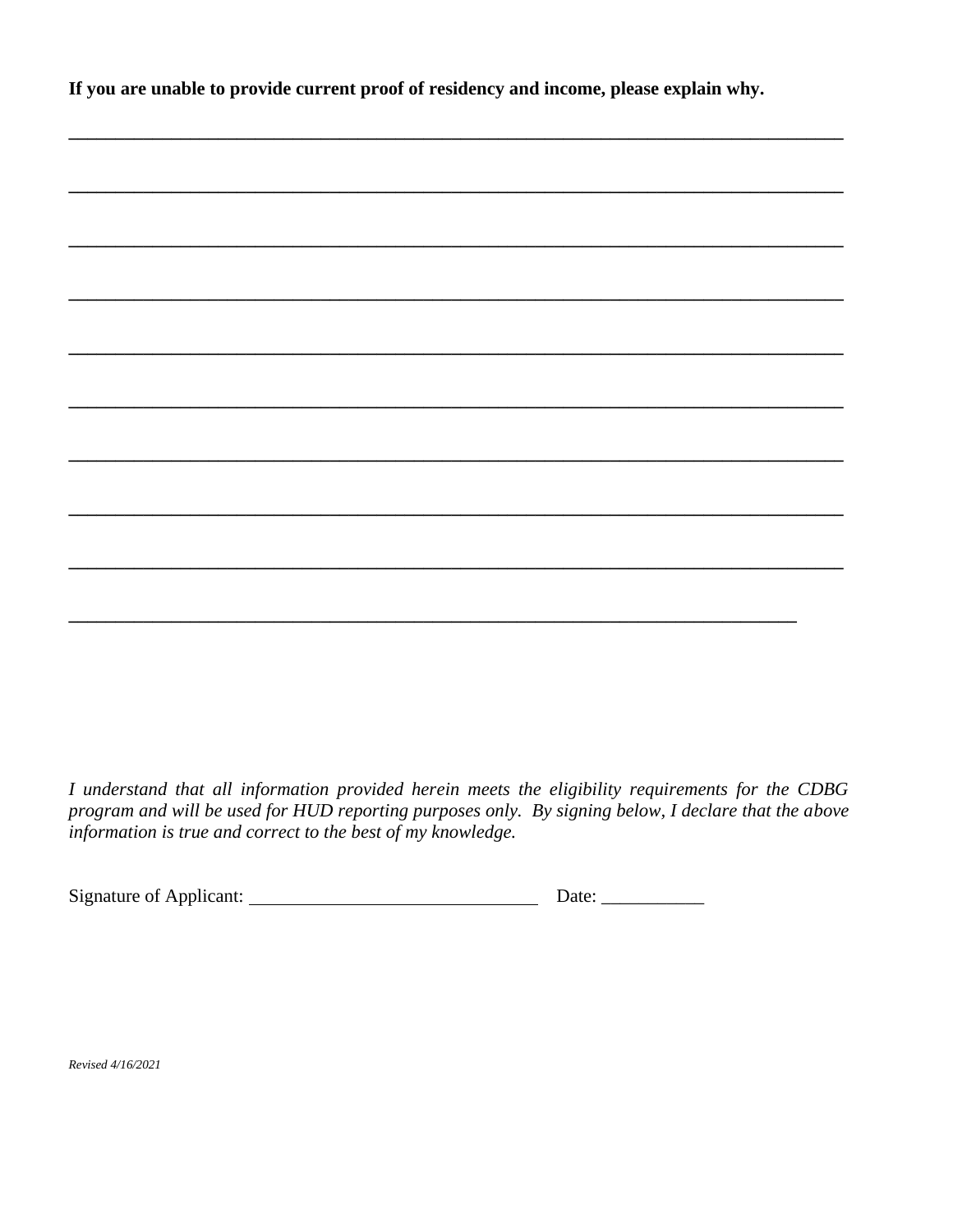#### **ACHIEVE SUMMER PROGRAM SCHOLARSHIP APPLICATION**

| Name of Applicant: the contract of the contract of the contract of the contract of the contract of the contract of the contract of the contract of the contract of the contract of the contract of the contract of the contrac |                             |                                            |
|--------------------------------------------------------------------------------------------------------------------------------------------------------------------------------------------------------------------------------|-----------------------------|--------------------------------------------|
| <b>Street Address:</b> Street Address:                                                                                                                                                                                         |                             |                                            |
|                                                                                                                                                                                                                                | State: $\frac{\sqrt{2}}{2}$ |                                            |
| <b>ETHNICITY</b> (select only one):                                                                                                                                                                                            |                             |                                            |
| Hispanic or Latino                                                                                                                                                                                                             |                             | Not Hispanic or Latino                     |
| RACE (select one or more):                                                                                                                                                                                                     |                             |                                            |
| American Indian or Alaska Native                                                                                                                                                                                               |                             | Asian                                      |
| <b>Black or African American</b>                                                                                                                                                                                               |                             | White                                      |
| Native Hawaiian or Other Pacific Islander                                                                                                                                                                                      |                             | Asian <i>and</i> White                     |
| American Indian or Alaska Native and White                                                                                                                                                                                     |                             | Black or African American <i>and</i> White |
| American Indian or Alaska Native and Black or African American                                                                                                                                                                 |                             |                                            |
| Other or More than one race                                                                                                                                                                                                    |                             |                                            |

Female Head of Household: \_\_\_ Yes \_\_\_ No No. of family members currently employed: \_\_\_\_

#### **Family Income (please circle):**

| No. of family<br>members living in<br>household | <b>Extremely Low (30%)</b><br>of Median) | Very Low (50% of<br><b>Median</b> ) | Low (80% of Median) |
|-------------------------------------------------|------------------------------------------|-------------------------------------|---------------------|
|                                                 | Up to \$15,200                           | $$15,201 - $25,360$                 | $$25,361 - $40,500$ |
| $\overline{2}$                                  | Up to \$17,420                           | \$17,421-\$28,950                   | \$28,951-\$46,300   |
| 3                                               | Up to \$21,960                           | \$21,961-\$32,550                   | $$32,551 - $52,100$ |
| $\overline{4}$                                  | Up to \$26,500                           | $$26,501 - $36,150$                 | $$36,151 - $57,850$ |
| 5                                               | Up to \$31,040                           | \$31,041-\$39,050                   | \$39,051-\$62,500   |
| 6                                               | Up to \$35,580                           | \$35,581-\$41,950                   | \$41,951-\$67,150   |
| 7                                               | Up to \$40,120                           | \$40,121-\$44,850                   | \$44,851-\$71,750   |
| 8                                               | Up to \$44,660                           | \$44,661-\$47,750                   | \$47,751 \$76,400   |

*In order to be considered eligible for the ACHIEVE scholarship, applicants must provide current proof of income for all currently employed family members living in the household. Listed below are acceptable forms of documentation.*

#### **Acceptable Documentation for Income:**

**\**

 Unemployment Payment Veteran's Administration Stub W-2 Form

Social Security Income Form Pay Stub Social Services Identification Card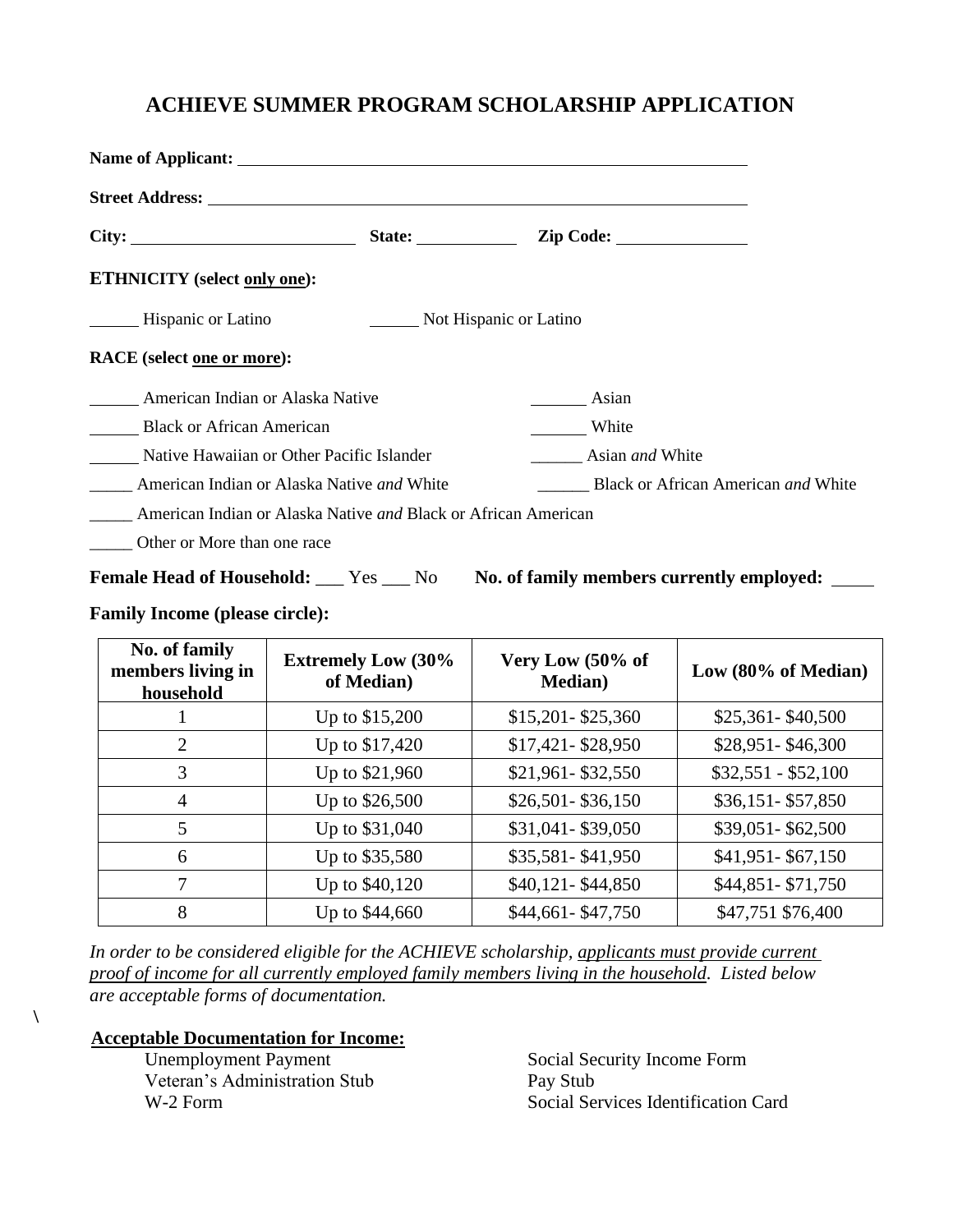**If you are unable to provide current proof of income, please explain why.**



*I understand that all information provided herein meets the eligibility requirements for the ACHIEVE Scholarship and are for reporting purposes only. By signing below, I declare that the above information is true and correct to the best of my knowledge.* 

Signature of Applicant: Date: \_\_\_\_\_\_\_\_\_\_\_\_\_

Updated 3/2/22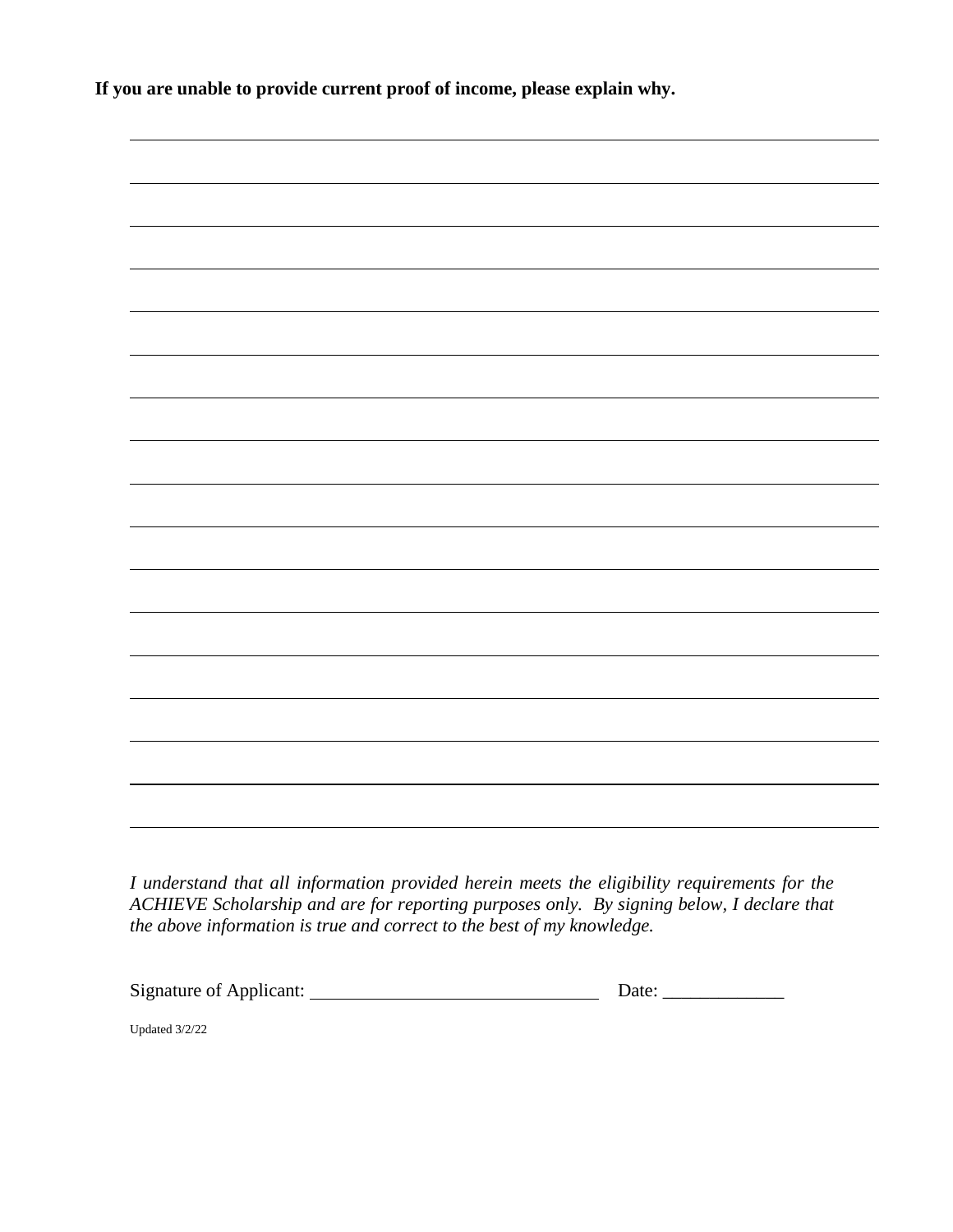#### **Forward to your Care Manager**

Dear Care Manager,

I wish for my child (name) to attend ACHIEVE's 2022 Summer Program which will run this year from July 5 through August 11, 2022.

Please forward the following information to ACHIEVE so they can enroll my child.

All Students:

- Life Plan (with addendum stating ACHIEVE as hourly respite with valued outcome)
- LCED
- Most Recent Psychological Report
- Notice of Decision
- Request for Service Authorization (543 quarters)

Thank You,

I authorize my CM to forward the necessary paperwork for (student name) to ACHIEVE.

| Please Send to: | <b>ACHIEVE</b>                                     |
|-----------------|----------------------------------------------------|
|                 | Attention: Tami Stasko, Summer Program Coordinator |
|                 | 125 Cutler Pond Road                               |
|                 | Binghamton, NY 13905                               |
|                 |                                                    |

Email: [tstasko@achieveny.org](mailto:tstasko@achieveny.org)

Questions by phone: 607-231-5235

Parent or Guardian Signature Date

Print Name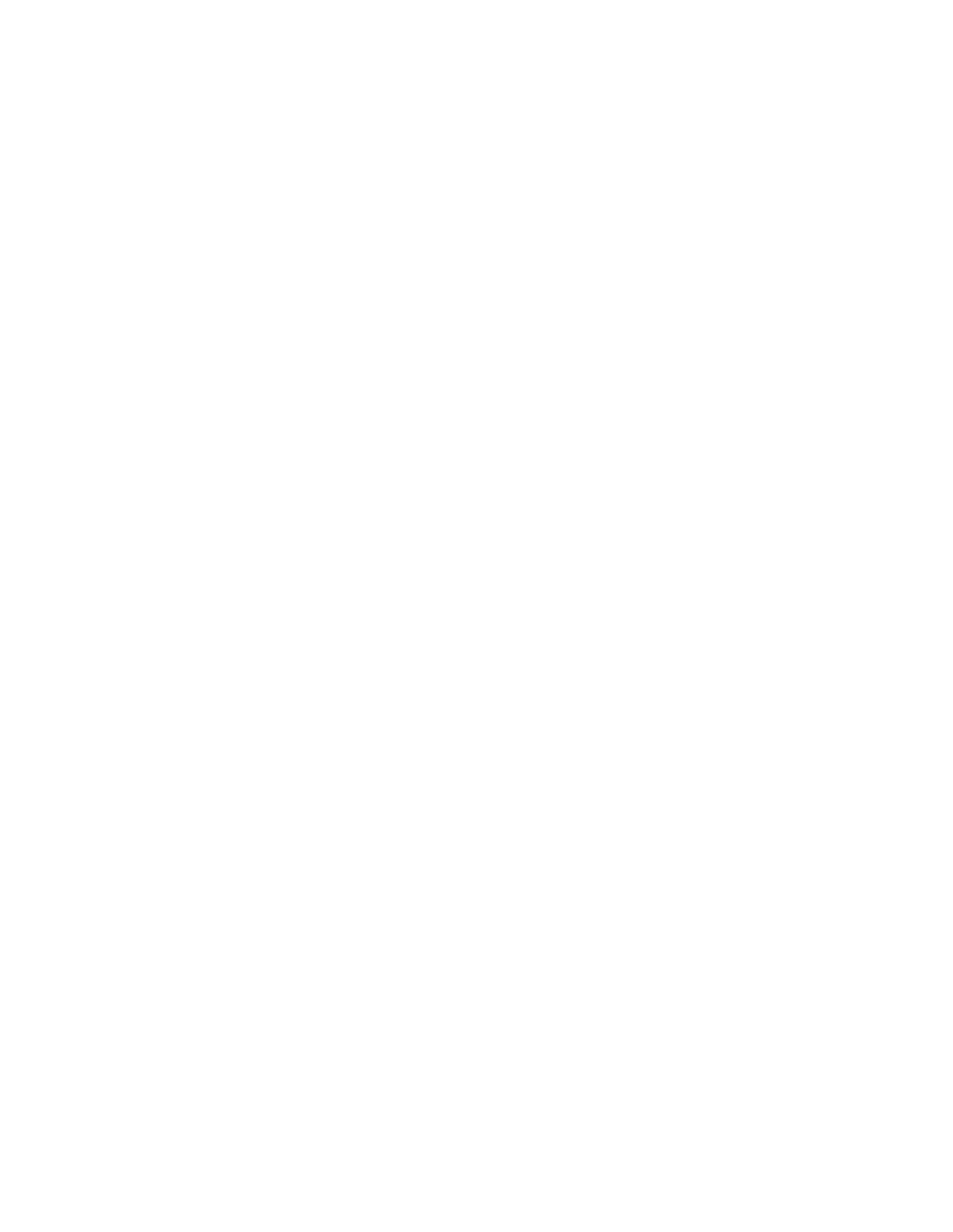### SECTION THREE **(Academic Section – Return to ACHIEVE by May 20, 2022)**

## ACHIEVE 2022 SUMMER PROGRAM APPLICATION PACKET

1. Academic Information Form – to be completed by Teacher

2. Attach current:

o IEP -OR- $\circ$  504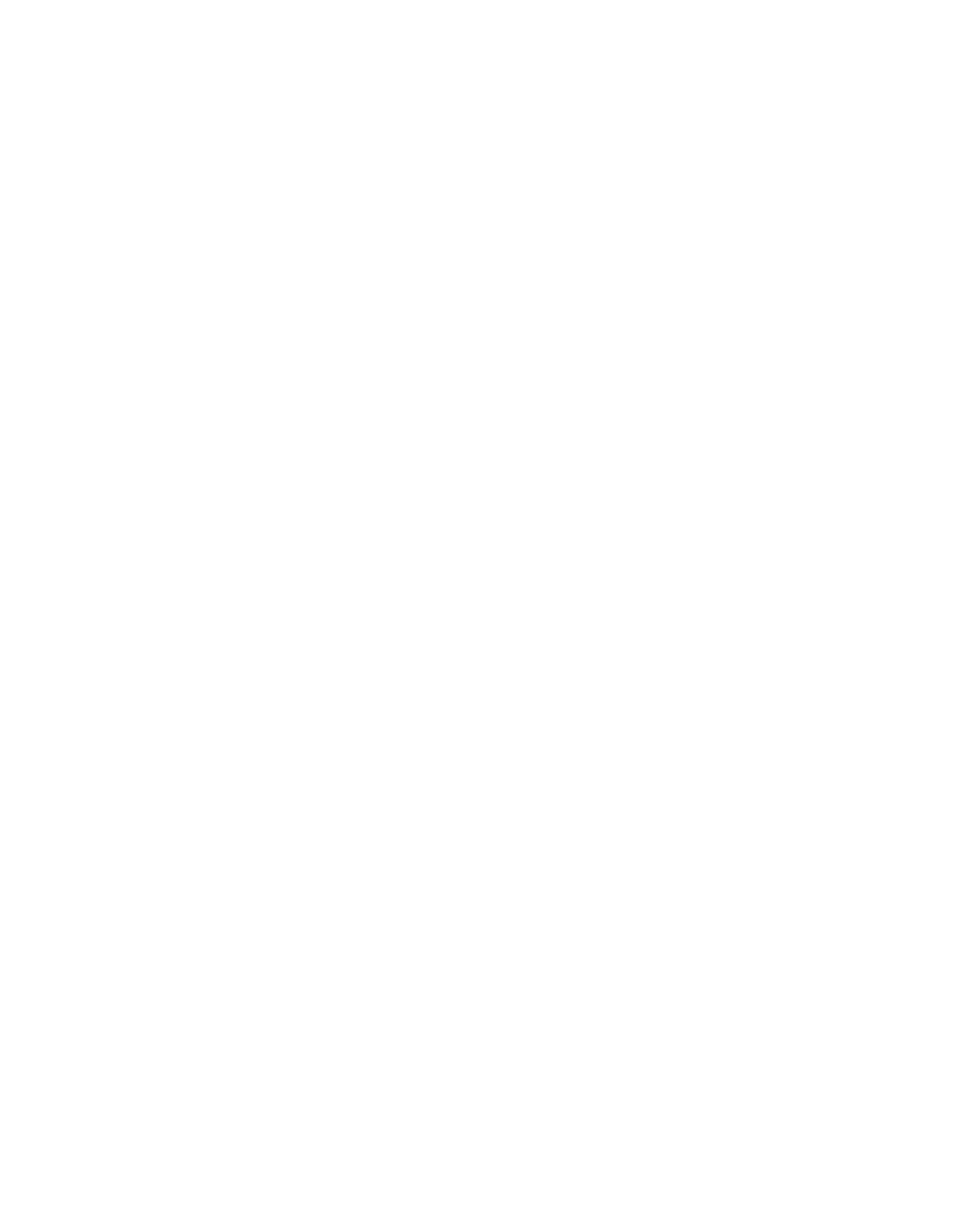#### NYSARC, Inc. Broome-Chenango-Tioga County Chapter dba ACHIEVE 125 Cutler Pond Road Binghamton, NY 13905 **ACHIEVE Children's Summer Program**

|                                                                                                     | <b>ACADEMIC INFORMATION</b>                                                                                                   |  |
|-----------------------------------------------------------------------------------------------------|-------------------------------------------------------------------------------------------------------------------------------|--|
| <b>FOR THE PARENT</b>                                                                               |                                                                                                                               |  |
|                                                                                                     | I give permission to release the following information to ACHIEVE for my student _________________________.<br>(student name) |  |
|                                                                                                     |                                                                                                                               |  |
|                                                                                                     |                                                                                                                               |  |
|                                                                                                     |                                                                                                                               |  |
| <b>FOR THE TEACHER</b>                                                                              |                                                                                                                               |  |
|                                                                                                     | Please attach a current IEP or 504 plan with this document and return to ACHIEVE by May 21, 2021. Thank you.                  |  |
| requesting that you forward a detailed behavior management plan that is successful for the student. | In order to provide a safe, structured environment for our students during ACHIEVE's Children's Summer Program we are         |  |
|                                                                                                     |                                                                                                                               |  |
|                                                                                                     |                                                                                                                               |  |
|                                                                                                     |                                                                                                                               |  |
|                                                                                                     |                                                                                                                               |  |
| Is a behavior plan necessary? Yes ________ No ________                                              |                                                                                                                               |  |
| Does student require a personal aide? Yes ________ No ______                                        |                                                                                                                               |  |
|                                                                                                     |                                                                                                                               |  |
| <b>List behavioral concerns:</b>                                                                    |                                                                                                                               |  |
|                                                                                                     |                                                                                                                               |  |
| List one summer goal for reading:                                                                   |                                                                                                                               |  |
|                                                                                                     |                                                                                                                               |  |

**List one summer goal for math:**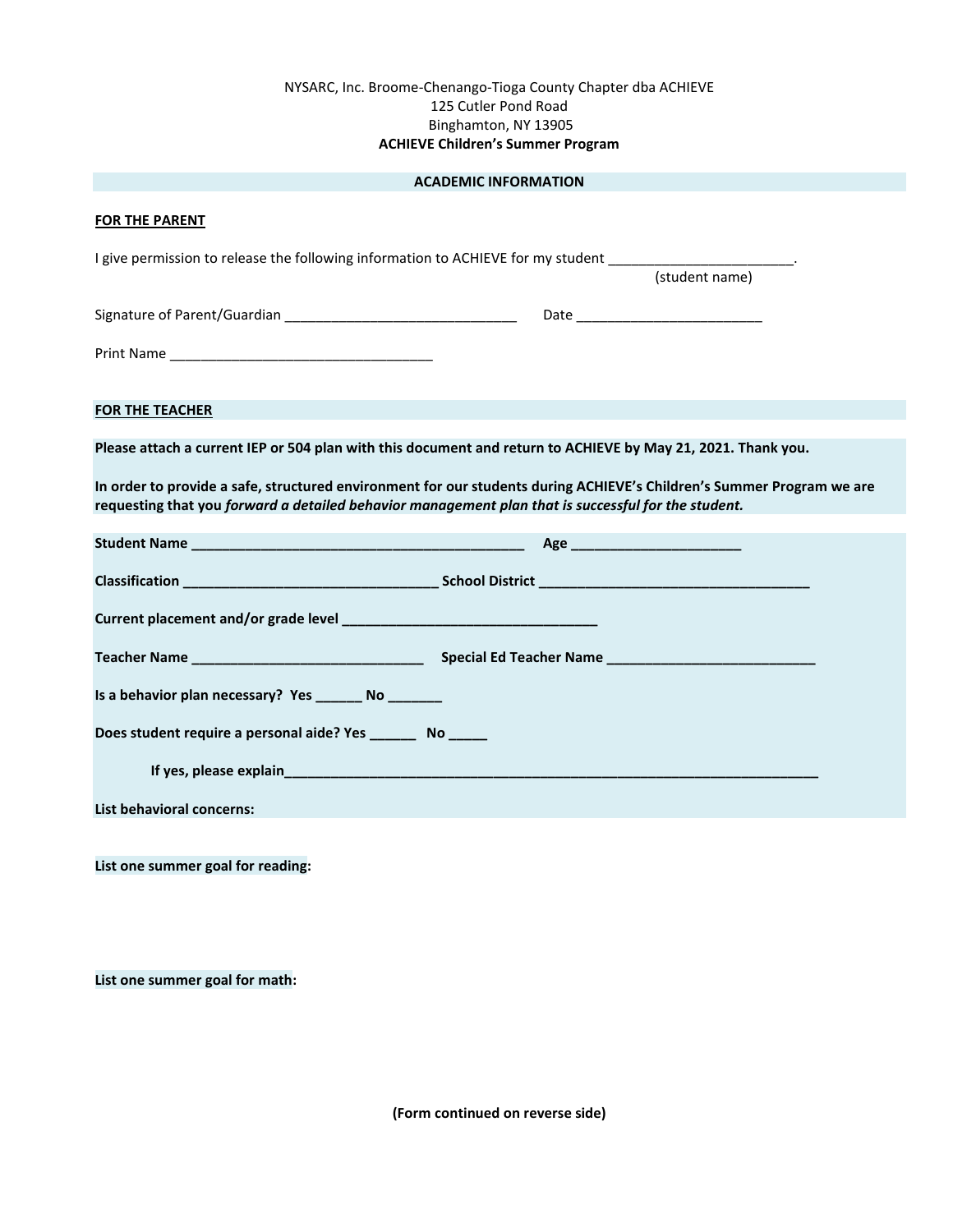| Please give specific information regarding the student's academics in the following areas: |                        |                               |                                     |                               |  |
|--------------------------------------------------------------------------------------------|------------------------|-------------------------------|-------------------------------------|-------------------------------|--|
| Reading Level ________                                                                     | <b>Comments:</b>       |                               |                                     |                               |  |
|                                                                                            |                        |                               |                                     |                               |  |
|                                                                                            |                        |                               |                                     |                               |  |
| Writing Level _________                                                                    | <b>Comments:</b>       |                               |                                     |                               |  |
|                                                                                            |                        |                               |                                     |                               |  |
|                                                                                            |                        |                               |                                     |                               |  |
|                                                                                            |                        |                               |                                     |                               |  |
| Speech/Language:                                                                           | <b>Verbal</b> ________ | Non-Verbal _________          |                                     | Use of Communication device _ |  |
| <b>Comments:</b>                                                                           |                        |                               |                                     |                               |  |
|                                                                                            |                        |                               |                                     |                               |  |
|                                                                                            |                        |                               |                                     |                               |  |
| <b>Daily Living Skills:</b>                                                                |                        |                               |                                     |                               |  |
|                                                                                            |                        |                               |                                     |                               |  |
|                                                                                            |                        |                               |                                     |                               |  |
|                                                                                            |                        |                               |                                     |                               |  |
| <b>Fine/Gross Motor:</b>                                                                   |                        |                               |                                     |                               |  |
|                                                                                            |                        |                               |                                     |                               |  |
|                                                                                            |                        |                               |                                     |                               |  |
|                                                                                            |                        |                               |                                     |                               |  |
| <b>Additional Comments:</b>                                                                |                        |                               |                                     |                               |  |
|                                                                                            |                        |                               |                                     |                               |  |
|                                                                                            |                        |                               |                                     |                               |  |
|                                                                                            |                        |                               |                                     |                               |  |
|                                                                                            |                        |                               |                                     |                               |  |
|                                                                                            |                        |                               |                                     |                               |  |
| Signature of person completing form                                                        |                        | <b>Title</b>                  |                                     | <b>Date</b>                   |  |
|                                                                                            |                        |                               |                                     |                               |  |
| <b>Contact Email Address</b>                                                               |                        |                               |                                     |                               |  |
|                                                                                            |                        |                               |                                     |                               |  |
|                                                                                            |                        |                               |                                     |                               |  |
|                                                                                            |                        |                               |                                     |                               |  |
|                                                                                            |                        | <b>Please Return Form To:</b> |                                     |                               |  |
|                                                                                            |                        |                               | <b>ACHIEVE</b><br>Attn: Tami Stasko |                               |  |
|                                                                                            |                        |                               | 125 Cutler Pond Rd                  |                               |  |
|                                                                                            |                        |                               | Binghamton NY, 13905                |                               |  |

Email to[: tstasko@achieveny.org](mailto:tstasko@achieveny.org)

Phone: 607-231-5235 Fax: 607-723-8338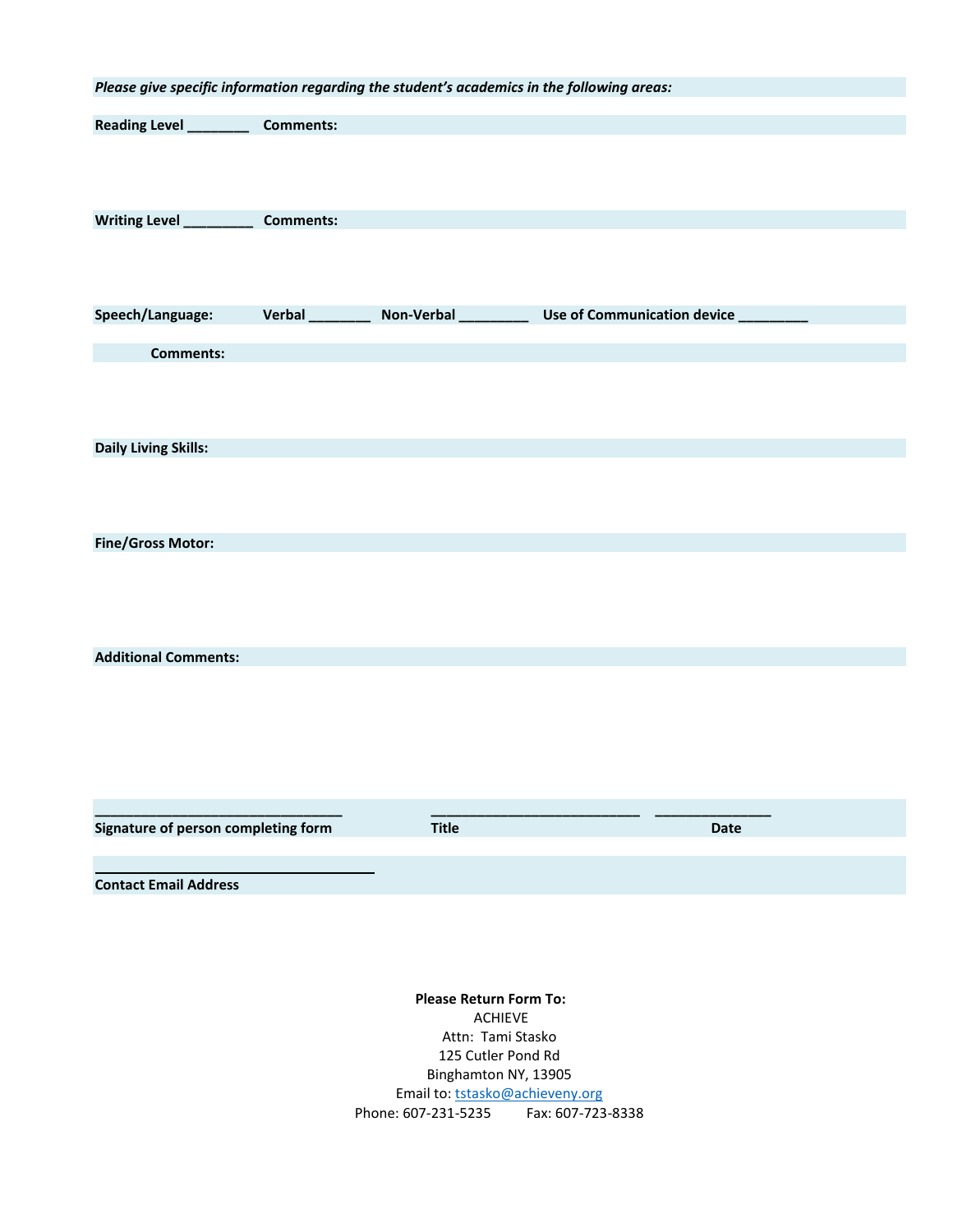### SECTION FOUR **(PHYSICIAN – Return to ACHIEVE by May 20, 2022)**

## ACHIEVE 2022 SUMMER PROGRAM APPLICATION PACKET

1. Physician's Certificate (including PPD information) 2.Medication Authorization

*Note: If physical will be delayed due to insurance restrictions, please provide the date it will be available.*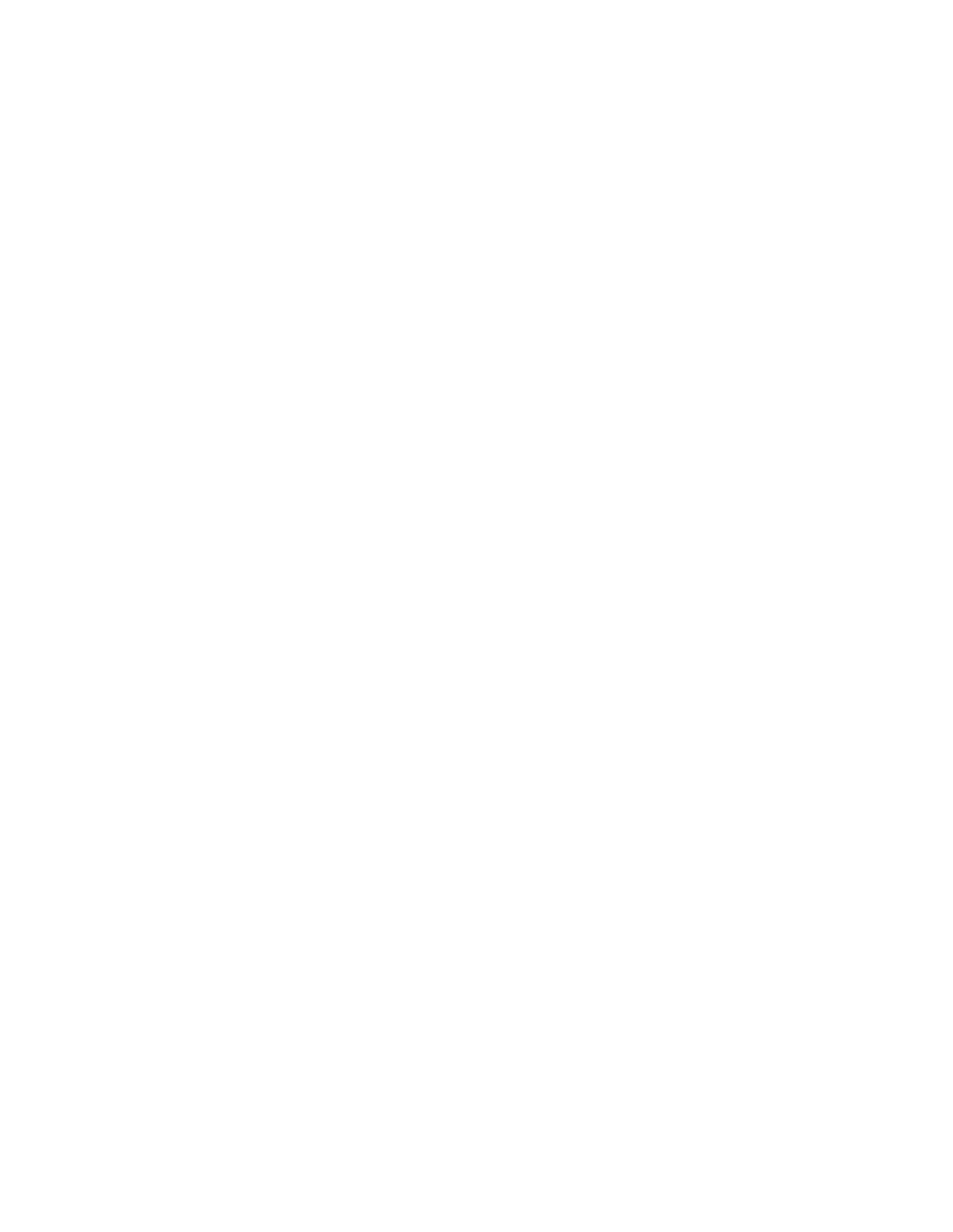NYSARC, Inc. Broome-Chenango-Tioga County Chapter 125 Cutler Pond Rd. Binghamton, NY 13905

#### **ACHIEVE Summer Program PHYSICIAN'S CERTIFICATE**

*This form is to be completed by the student's physician. Form must be returned by May 20, 2022. Note: If this form will be delayed due to insurance restrictions, please provide date of Physical.* 

|                                | Date of Birth: _______________________                                                                                                                                                                                   |  |
|--------------------------------|--------------------------------------------------------------------------------------------------------------------------------------------------------------------------------------------------------------------------|--|
|                                |                                                                                                                                                                                                                          |  |
|                                | PPD MANTOUX TUBERCULIN SKIN TEST: (A tine test is not accepted)<br>As an OPWDD certified Agency, ACHIEVE requires all students to receive a PPD Mantoux Tuberculin Skin<br>Test within one year of the start of program. |  |
| Test Date: ___________________ |                                                                                                                                                                                                                          |  |
|                                |                                                                                                                                                                                                                          |  |
|                                | Size of Reaction in MM: ________________________ Interpretation: ___________________________________                                                                                                                     |  |
|                                |                                                                                                                                                                                                                          |  |

#### **MEDICATION AUTHORIZATION:**

*ACHIEVE's Certified Nursing Staff requires a physician's order to administer medications. Please include all routine and PRN medications including over the counter medication. Please provide dosage, frequency and time given (i.e., before or after lunch)*

| Date Ordered | Physician Order (include dosage, frequency, time given) | Stop Order Date |
|--------------|---------------------------------------------------------|-----------------|
|              |                                                         |                 |
|              |                                                         |                 |
|              |                                                         |                 |
|              |                                                         |                 |
|              |                                                         |                 |

(Form continued on reverse side)